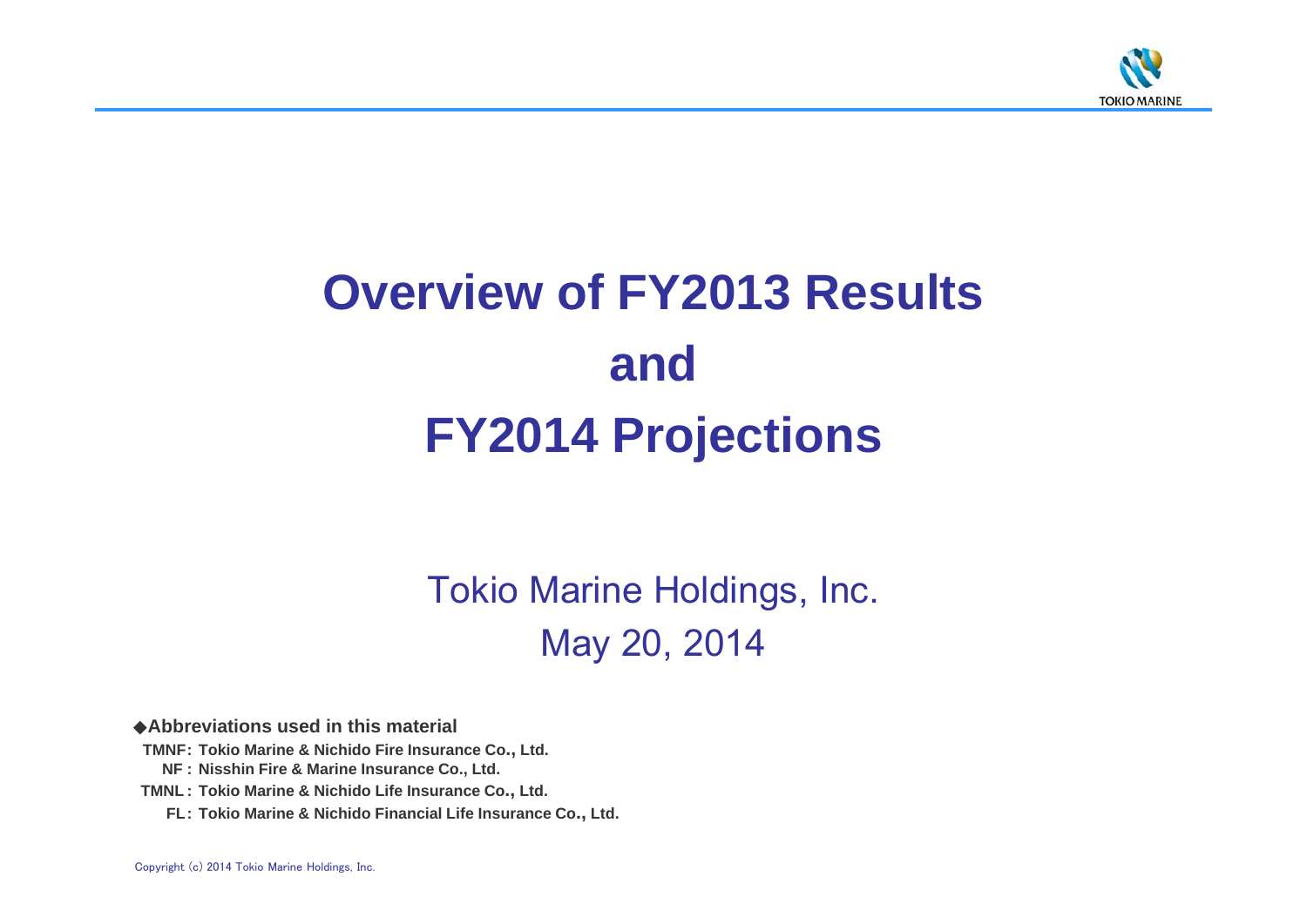# **Table of Contents**



## ■ **I. FY2013 Results**

### •**Consolidated Results Overview**

Net Income ------------------------------------------ 5

### •**Domestic Non-Life**

| - TMNF Financial Results---------------------------- 6   |
|----------------------------------------------------------|
|                                                          |
| - TMNF NPW & Loss Ratio------------------------------- 8 |
| - TMNF Asset Management ---------------------- 9         |
| - NF Financial Results ----------------------------- 10  |

### •**Domestic Life**

– TMNL Financial Results -------------------------11

### •**International Insurance Business**

- Net Premiums Written ---------------------------12
- Adjusted Earnings --------------------------------13

### •**Adjusted Earnings (Group Total)**

– FY2013 Results -----------------------------------14

## ■ **II. FY2014 Projections**

### •**Consolidated Projections**

- Ordinary Profit --------------------------------------16
- Net Income-------------------------------------------17

### •**Domestic Non-Life**

- TMNF FY2014 Financial Projections----------18
- TMNF Combined Ratio----------------------------19
- TMNF NPW & Loss Ratio----------------------- 20
- NF FY2014 Financial Projections ------------- 21

### •**Domestic Life**

- FY2014 Projections ------------------------------- 22
- TMNL FY2014 Financial Projections --------- 23

### •**International Insurance Business**

- Net Premiums Written ---------------------------- 24
- Adjusted Earnings --------------------------------- 25
- PHLY / Delphi / Kiln (FY2014 Projections) -- 26
- • **Adjusted Earnings (Group Total)** – FY2014 Projections--------------------------------27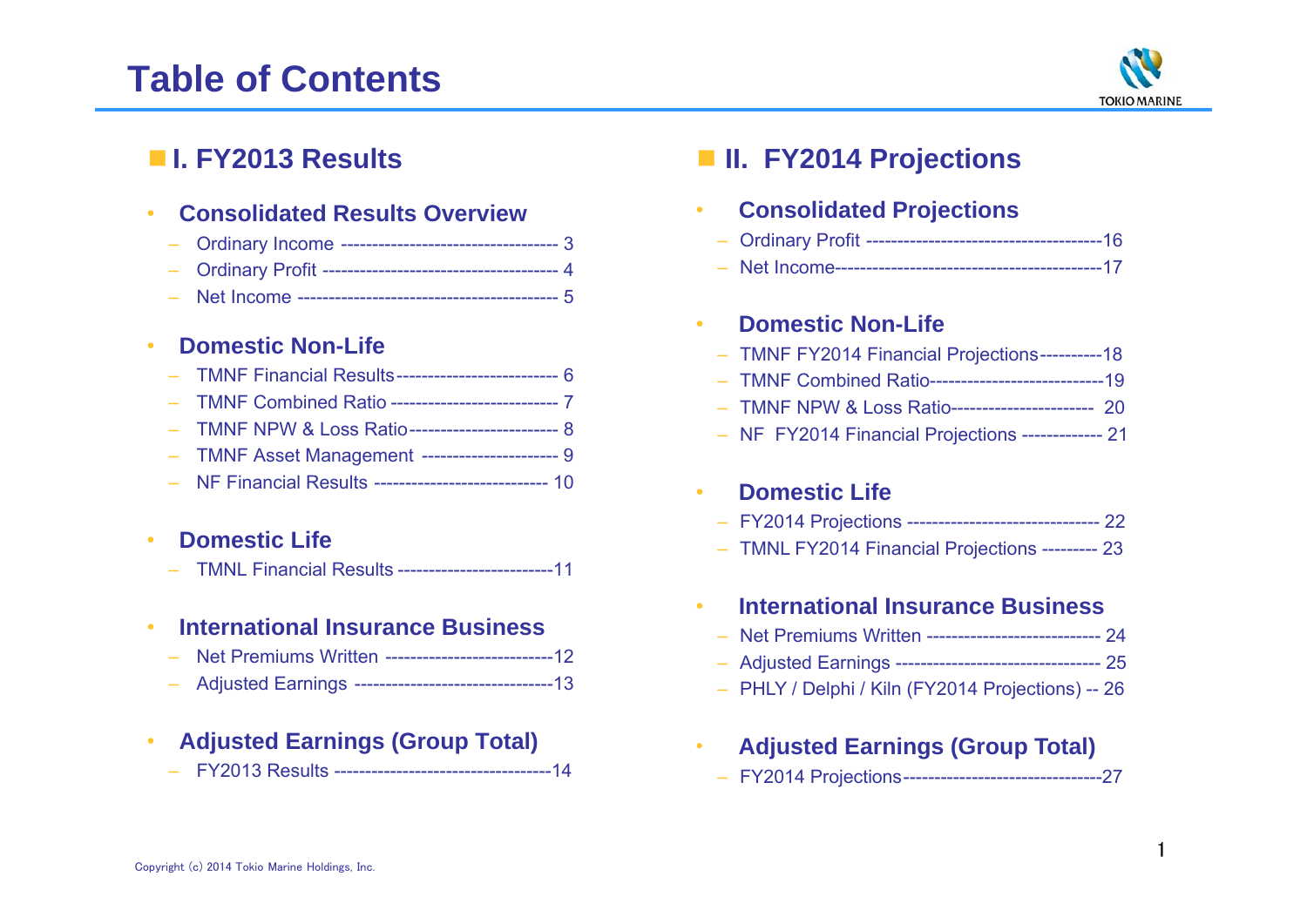

# **I. FY2013 Results**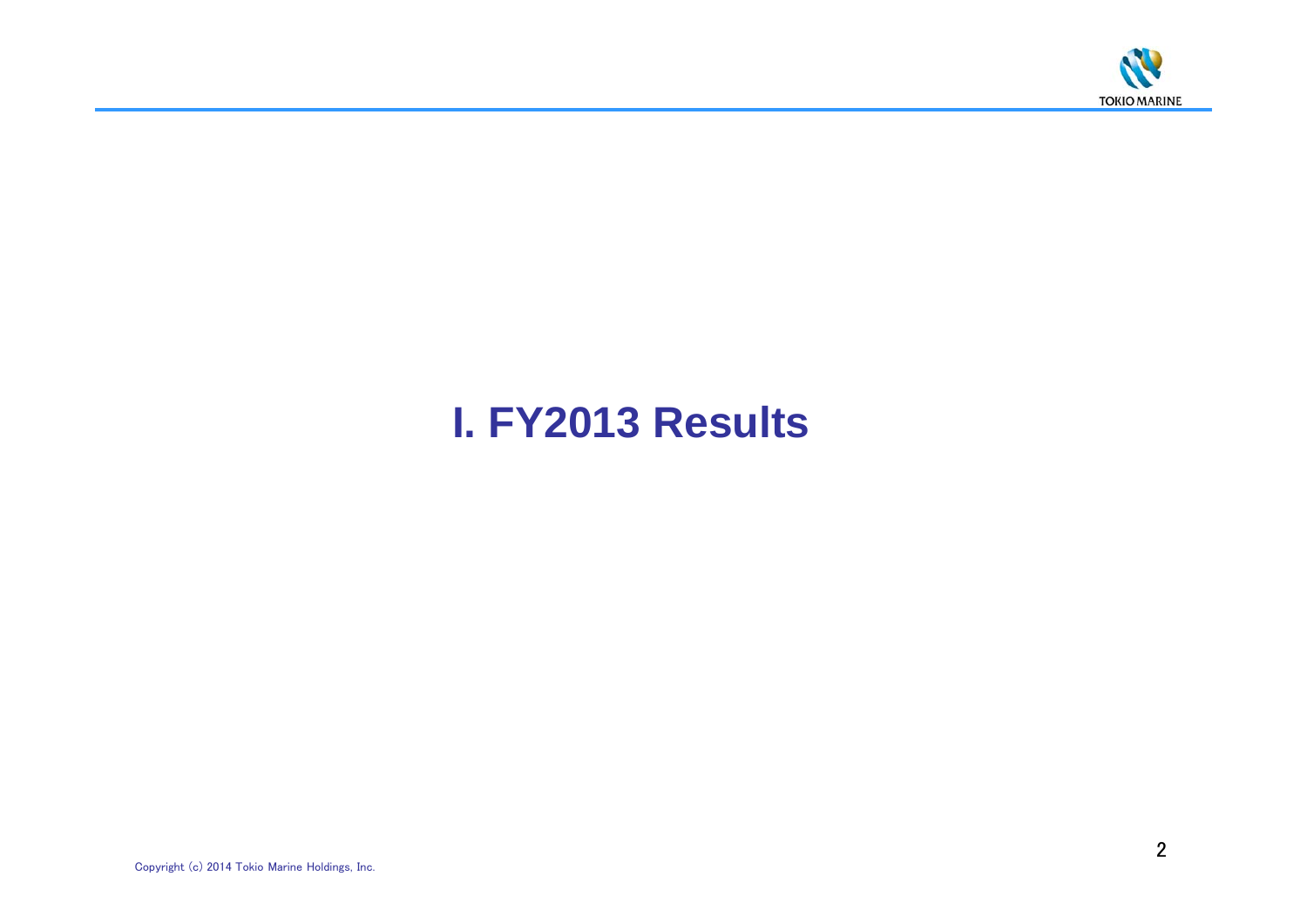## **Ordinary Income**



## **Ordinary Income** (billions of yen)



- Net Premiums Written
	- $\bullet$ Increased at TMNF in all lines mainly in auto
	- **Increased at overseas subsidiaries mainly due to:** 
		- i. Continuous organic growth
		- ii. New contribution from Delphi's consolidation\*
		- iii. Depreciation of the yen
- – Life Insurance Premiums
	- **O** Decreased mainly due to an increase in surrender benefits and other refunds at FL associated with the recovery of the market environment, despite the following increase factors:
		- i. Increase in in-force policies at TMNL
		- ii. Favorable sales of new products in Asia (excl. Japan)
		- iii. New contribution from Delphi's consolidation\*

\* Delphi's results are consolidated since July 2012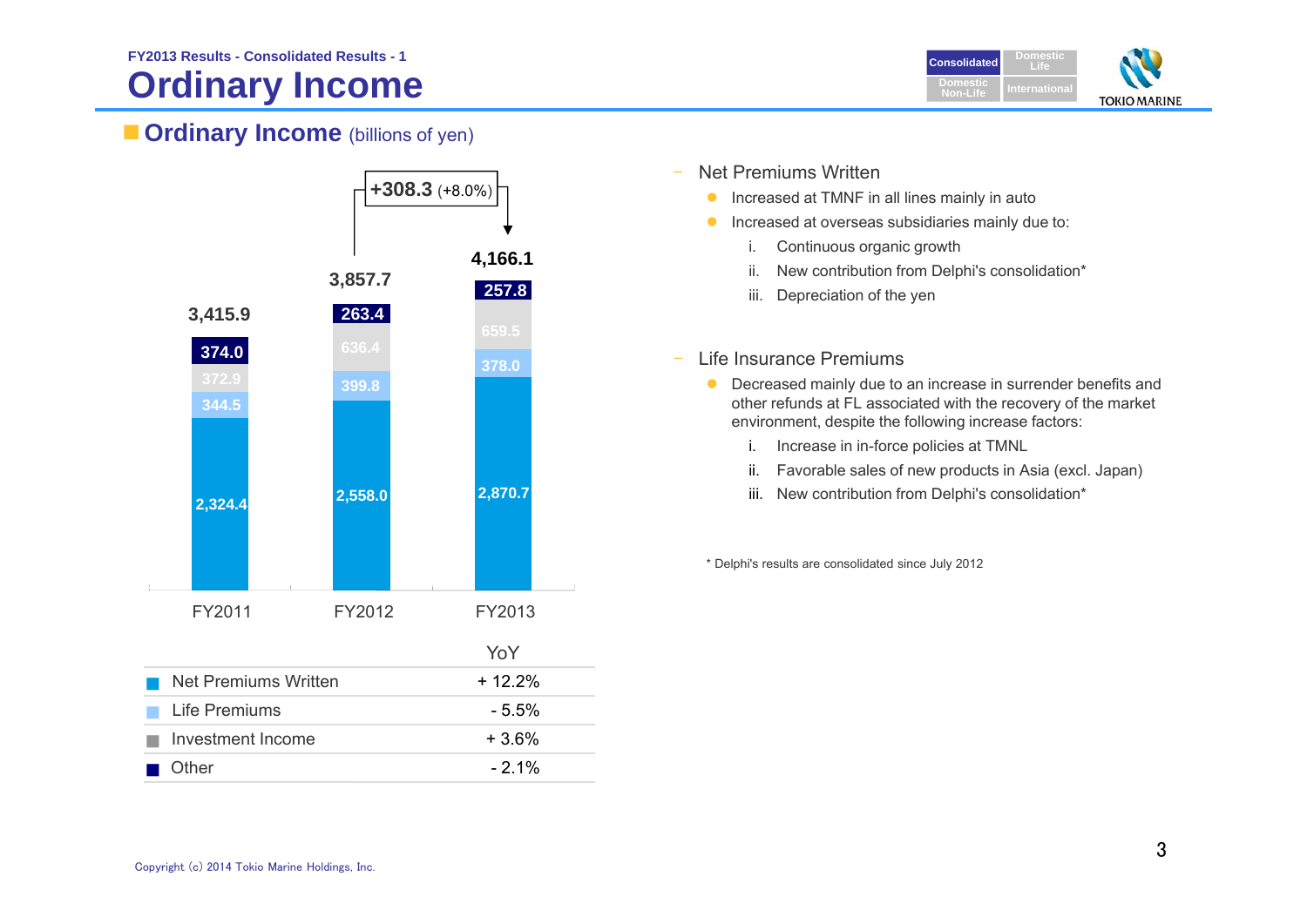# **Ordinary Profit**





|                                 |       |         |         | (billions of yen) |
|---------------------------------|-------|---------|---------|-------------------|
|                                 |       | FY2012  | FY2013  | YoY<br>Change     |
| Domestic Non-Life (DNL)         |       | 160.7   | 151.2   | $-9.4$            |
| Domestic Life (DL)              |       | 21.9    | 28.7    | 6.8               |
| Overseas Subsidiaries (Ovs)     |       | 82.9    | 146.0   | 63.0              |
| Financial and General (F&G)     |       | $-17.9$ | 5.6     | 23.5              |
| Consolidation Adjustments (Adj) |       | $-40.2$ | $-57.2$ | $-17.0$           |
|                                 | Total | 207.4   | 274.3   | 66.9              |

On pages 4 and 5, figures of each business domain are calculated as follows, and they differ from segment information in the Summary Report:

- Domestic Non-Life:Total of TMNF and NF
- Domestic Life:Total of TMNL and FL

 Consolidation Adjustments:Total of the followings: i) purchase method adjustments, ii) amortization of goodwill and negative goodwill, and iii) others (elimination, etc.)

\* The amount of dividends transferred between overseas subsidiaries (dividends paid from overseas subsidiaries to overseas intermediate holding companies) are deducted from the amount of ordinary profit associated with "Overseas Subsidiaries"



Domestic Non-Life

TMNF: Decreased by ¥9.5B YoY

 $\bullet$  Decreased mainly due to an increase in provision for catastrophe loss reserves, despite an improvement in combined ratio

### Domestic Life

- **TMNL: Decreased mainly due to:** 
	- i. Increase in provision for underwriting reserves owing to standard interest rate revision
	- ii. Increase in agency commissions associated with revenue growth
- $\bullet$  FL: Increased mainly due to:
	- i. Increase in income from insurance-related expenses in accordance with the recovery of the market environment
	- ii. Increase in reversal of additional provision for underwriting reserves

### Overseas Subsidiaries

- $\bullet$  Increased mainly due to:
	- i. Organic growth and the full-year contribution of Delphi's consolidation
	- ii. Decrease in natural catastrophe losses
	- iii. Positive impact from the depreciation of the yen
- Financial & General
	- **Increased mainly due to the reversal effect of loss provisions in** FY2012 relating to guarantee obligation at a securities subsidiary
- Consolidation Adjustments
	- $\bullet$  Negative adjustment increased mainly due to:
		- i. Increase in elimination of dividends due to an increase in dividends at TMNF from overseas subsidiaries
		- 4ii. Increase in amount of amortization of goodwill owing to the fullyear consolidation of Delphi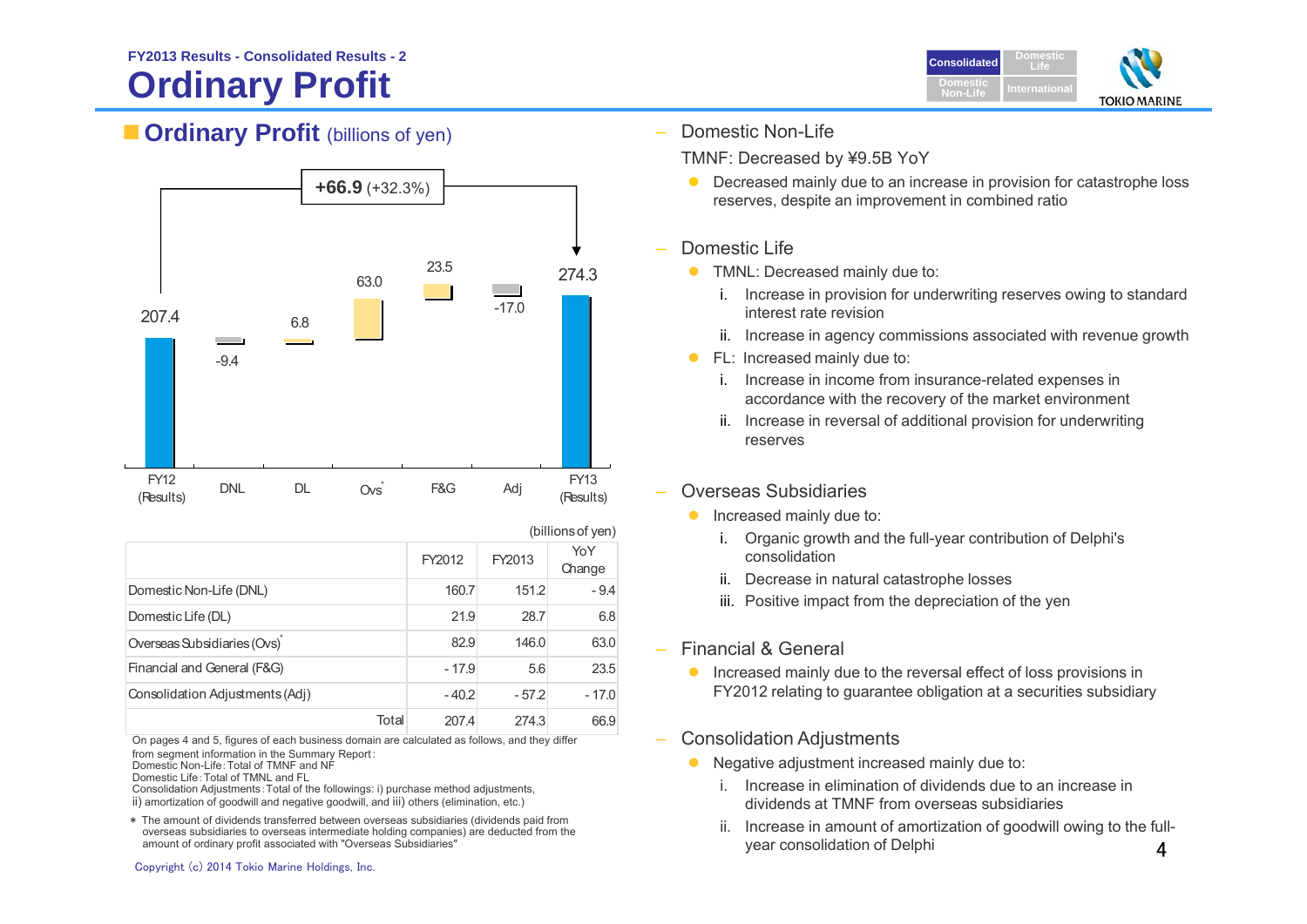# **Net Income**



## **Net Income** (billions of yen)



On pages 4 and 5, figures of each business domain are calculated as follows, and they differ from segment information in the Summary Report:

Domestic Non-Life:Total of TMNF and NF

Domestic Life:Total of TMNL and FL

Consolidation Adjustments:Total of the followings: i) purchase method adjustments, ii) amortization of goodwill and negative goodwill, and iii) others (elimination, etc.)

\* The amount of dividends transferred between overseas subsidiaries (dividends paid from overseas subsidiaries to overseas intermediate holding companies) are deducted from the amount of net income associated with "Overseas Subsidiaries"

TMNF: Increased by ¥32.1B YoY

**Increased mainly due to the reversal effect of impairment** losses on investment in a securities subsidiary in FY2012 (extraordinary losses), despite the same decrease factors as in ordinary profit

### Domestic Life

**Increased due to the reversal effect of extraordinary losses on** extra retirement benefits at FL in FY2012, in addition to the same factors as in ordinary profit

### $\mathcal{L}_{\mathcal{A}}$ Overseas Subsidiaries

**Increased due to the same factors as in ordinary profit** 

### –Consolidation Adjustments

• Negative adjustment increased mainly due to the reversal effect of the positive adjustment relating to the impairment losses on investment in a securities subsidiary in FY2012, in addition to the same factors as in ordinary profit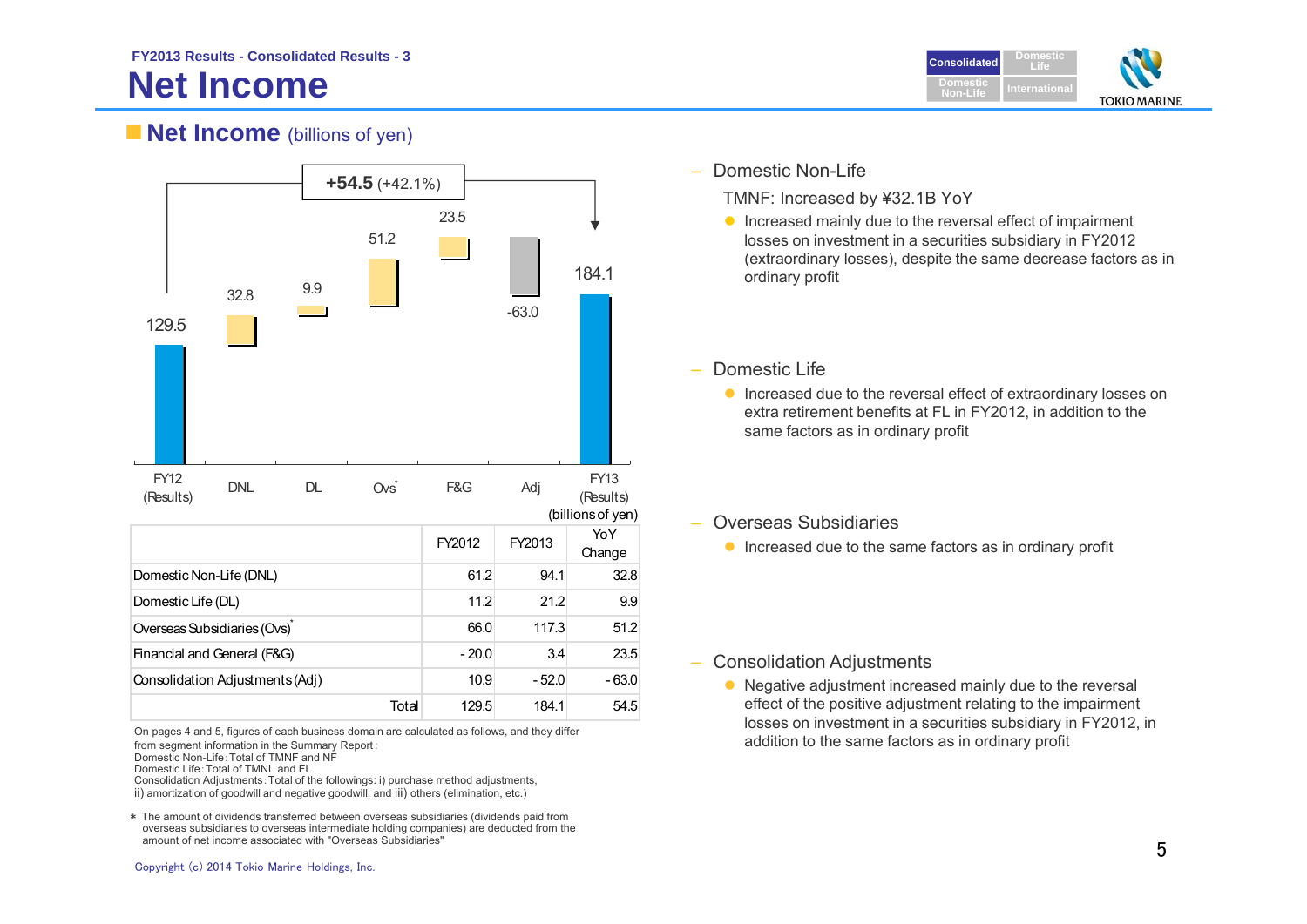### **TMNF Financial ResultsFY2013 Results - Domestic Non-Life - 1Consolidated Consolidated**



## **Changes in Major P/L Items**

|                                   |                                                    | FY2012         | FY2013         | YoY     |               |  |
|-----------------------------------|----------------------------------------------------|----------------|----------------|---------|---------------|--|
|                                   |                                                    | <b>Results</b> | <b>Results</b> |         |               |  |
|                                   |                                                    |                |                | Change  | $\frac{0}{0}$ |  |
| <b>Underwriting profit/loss</b>   |                                                    | 7.3            | $-13.2$        | $-20.6$ | $-279.6%$     |  |
|                                   | Net premiums written                               | 1,869.6        | 1,966.3        | 96.6    | 5.2%          |  |
|                                   | Private insurance                                  | 1,618.5        | 1,695.2        | 76.7    | 4.7%          |  |
|                                   | Net incurred losses*                               | $-1,300.4$     | $-1,314.3$     | $-13.9$ | 1.1%          |  |
|                                   | Private insurance*                                 | $-1,062.7$     | $-1.074.9$     | $-12.2$ | 1.2%          |  |
|                                   | <b>Business expenses</b>                           | $-579.0$       | $-594.5$       | $-15.4$ | 2.7%          |  |
|                                   | Private insurance                                  | $-531.0$       | $-545.9$       | $-14.8$ | 2.8%          |  |
|                                   | Provision/Reversal of<br>catastrophe loss reserves | 3.4            | $-39.0$        | $-42.5$ | $-1,219.4%$   |  |
|                                   | Net investment income (loss) and other             | 146.8          | 156.5          | 9.7     | 6.6%          |  |
|                                   | Net investment income/loss                         | 187.3          | 165.2          | $-22.1$ | $-11.8%$      |  |
|                                   | Interest and dividends                             | 138.8          | 148.4          | 9.6     | 6.9%          |  |
|                                   | Gains/Losses on sales of securities                | 86.2           | 83.8           | $-2.4$  | $-2.9%$       |  |
|                                   | Impairment losses on securities                    | $-6.6$         | $-0.5$         | 6.1     | 91.4%         |  |
|                                   | Gains/Losses on derivatives                        | $-1.2$         | $-4.2$         | $-2.9$  | 236.9%        |  |
| <b>Ordinary profit/loss</b>       |                                                    | 156.1          | 146.5          | $-9.5$  | $-6.1%$       |  |
| <b>Extraordinary gains/losses</b> |                                                    | $-51.5$        | $-5.4$         | 46.1    | $-89.4%$      |  |
| <b>Net income/loss</b>            |                                                    | 58.6           | 90.8           | 32.1    | 54.9%         |  |

\*Including loss adjustment expenses

(Notes)

1. Plus and minus of the figures in the above table correspond to positive and negative to profit

2. Private insurance includes all lines excluding compulsory automobile liability insurance and residential earthquake insurance

– Underwriting Profit

(billions of yen, except for %)

Decreased by ¥20.6B YoY to ¥ -13.2B

- Net premiums written (Private insurance)
	- **1** Increase in all lines mainly in auto (See p.8 for details)
- Net incurred losses (Private insurance)
	- Increase in net incurred losses from natural catastrophes, mainly due to the impact of the snowstorms in Feb. 2014 (FY2012: approx. ¥64B , FY2013 approx. ¥81B including the snowstorms in Feb. 2014 of approx. ¥53B)
	- **7** Decrease in provision for reserves for foreign currency denominated outstanding claims due to the smaller degree of the depreciation of the yen
	- $\rightarrow$  Excluding the above two elements, net incurred losses stayed almost flat due to a decrease in fire and auto, despite an increase associated with revenue growth
- **Business expenses** 
	- **If** Increase in agency commissions associated with revenue growth, etc.
- Catastrophe loss reserves
	- Increase in provision mainly due to a decrease in claims paid related to natural catastrophes
- Net Investment Income and Other (See p.9 for details) Increased by ¥9.7B YoY to ¥156.5B mainly due to an increase in dividends from overseas subsidiaries and a decrease in impairment losses on securities
- Net Income

Increased by ¥32.1B YoY to ¥90.8B mainly due to the reversal effect of impairment losses on investment in a securities subsidiary in FY2012 (extraordinary losses), in addition to the factors above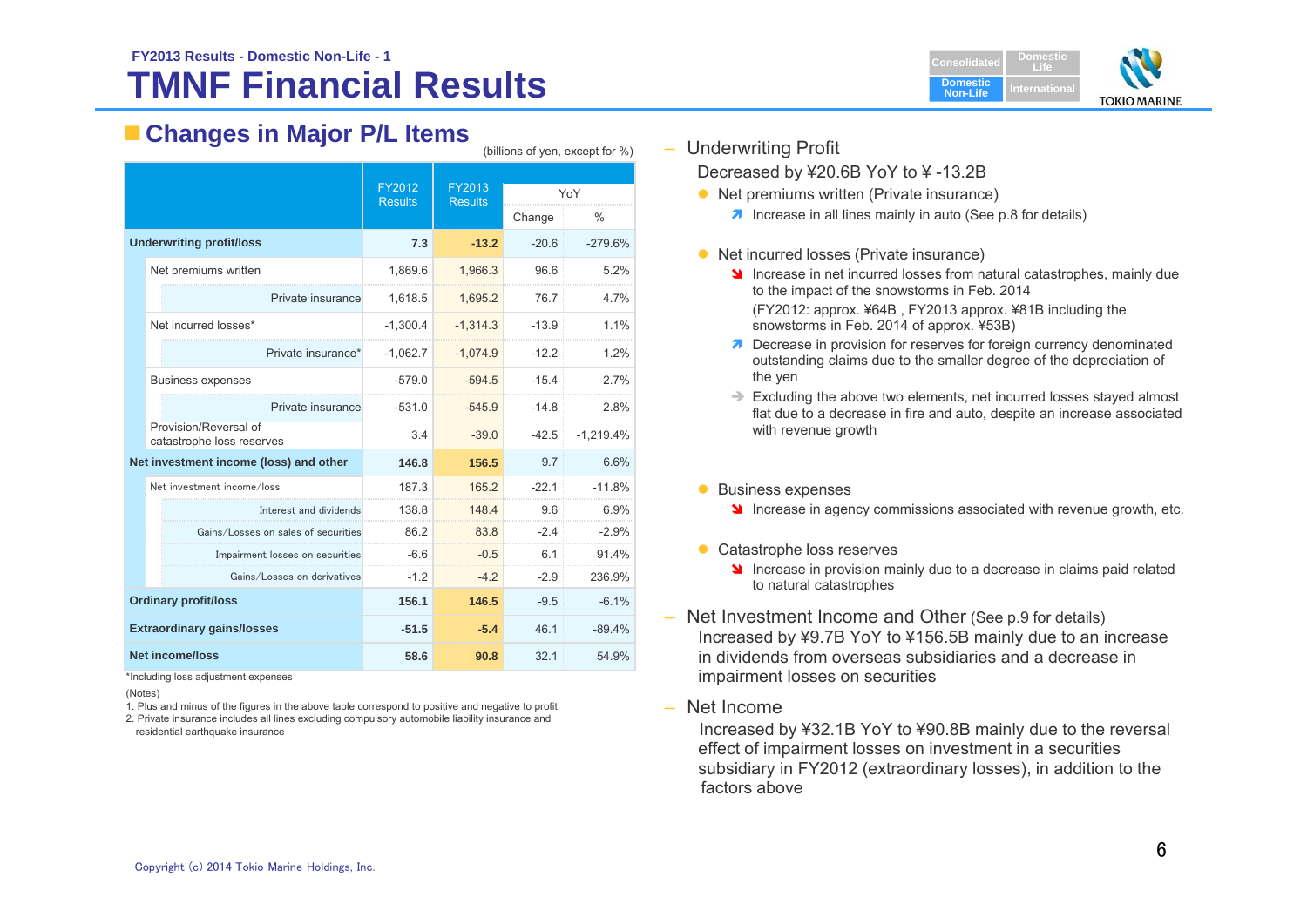### **TMNF Combined Ratio FY2013 Results - Domestic Non-Life - 2Consolidated Consolidated**



### **Combined Ratio (Private insurance: W/P basis)**



\* Including loss adjustment expenses

### – Loss Ratio

- W/P basis loss ratio improved by 5.6 points YoY to 59.0%
	- **7** Decrease in claims paid relating to natural catastrophes
	- **7** Decrease in claims paid excluding natural catastrophes in fire and auto, etc.

### Expense Ratio

- Improved by 0.6 points YoY to 32.2%
	- **A** Increase in net premiums written
	- **7** Decrease in non-personnel expenses mainly in IT related cost

### Combined Ratio

 W/P basis combined ratio improved by 6.2 points YoY to 91.2% due to improvement in both loss ratio and expense ratio

### (Reference)

- E/I basis loss ratio improved by 1.8 points YoY to 65.0% mainly due to improvement in underwriting results in auto
- E/I basis combined ratio improved by 2.4 points YoY to 97.2%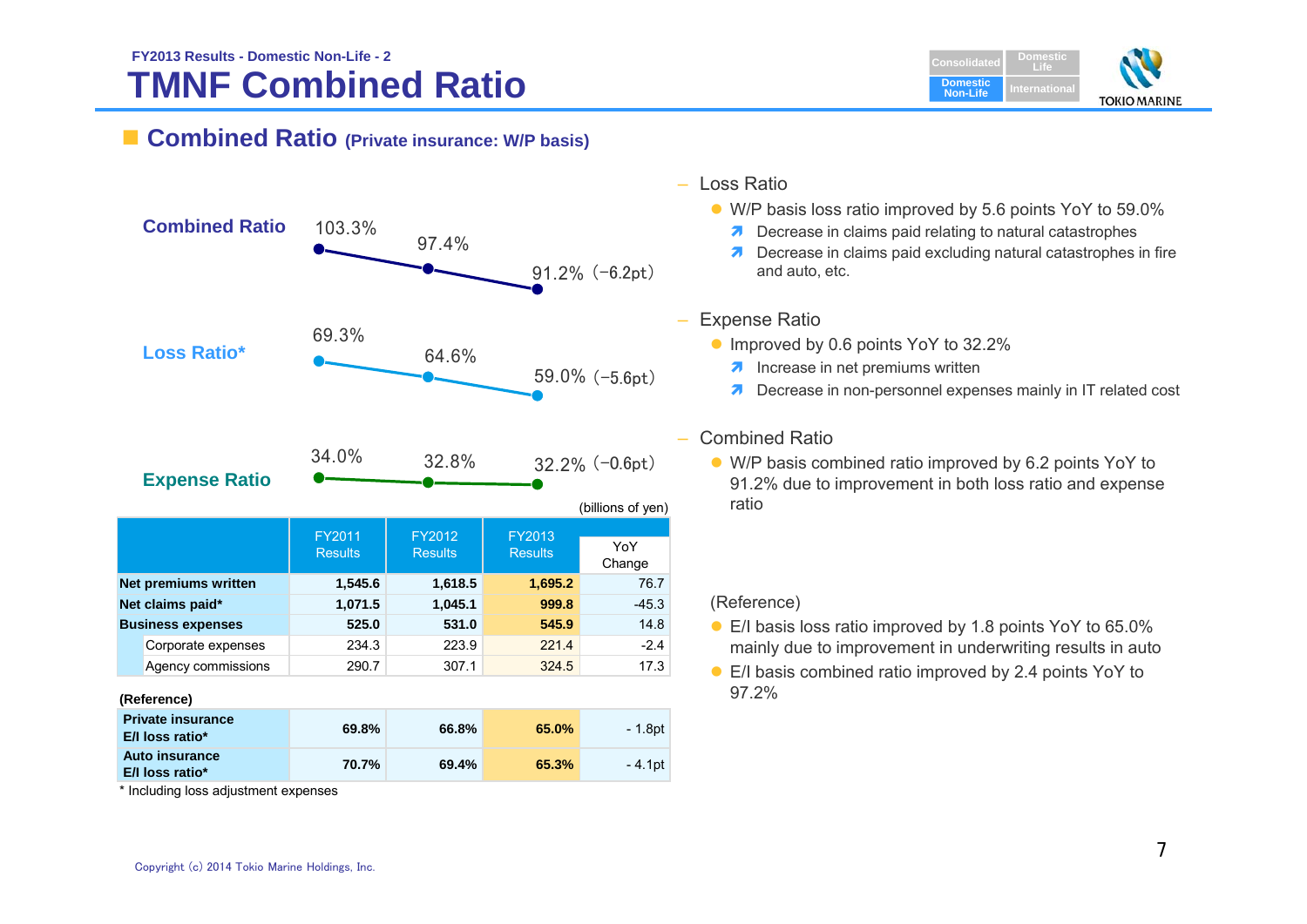# **TMNF NPW & Loss Ratio**



## ■ Net Premiums Written by Line

| (billions of yen, except for %)          |                          |                          |        |       |
|------------------------------------------|--------------------------|--------------------------|--------|-------|
|                                          | FY2012<br><b>Results</b> | FY2013<br><b>Results</b> | YoY    |       |
|                                          |                          |                          | Change | ℅     |
| Fire                                     | 246.4                    | 258.4                    | 12.0   | 4.9%  |
| <b>Marine</b>                            | 58.0                     | 65.1                     | 7.1    | 12.4% |
| P.A.                                     | 157.1                    | 162.7                    | 5.6    | 3.6%  |
| Auto                                     | 908.1                    | 947.3                    | 39.1   | 4.3%  |
| CALI                                     | 249.1                    | 269.7                    | 20.6   | 8.3%  |
| Other                                    | 250.8                    | 262.8                    | 12.0   | 4.8%  |
| <b>Total</b>                             | 1,869.6                  | 1,966.3                  | 96.6   | 5.2%  |
| <b>Private insurance</b><br><b>Total</b> | 1,618.5                  | 1,695.2                  | 76.7   | 4.7%  |

## **W/P Loss Ratio by Line**

|                                          | FY2012         | FY2013         |               |
|------------------------------------------|----------------|----------------|---------------|
|                                          | <b>Results</b> | <b>Results</b> | YoY<br>Change |
| Fire                                     | 64.3%          | 52.3%          | $-12.0pt$     |
| <b>Marine</b>                            | 72.2%          | 60.4%          | $-11.8pt$     |
| P.A.                                     | 56.0%          | 55.4%          | $-0.5pt$      |
| Auto                                     | 67.8%          | 63.6%          | - 4.2pt       |
| CALI                                     | 96.1%          | 88.4%          | $-7.7$ pt     |
| Other                                    | 56.4%          | 50.5%          | - 5.9pt       |
| <b>Total</b>                             | 68.7%          | 63.0%          | $-5.7pt$      |
| <b>Private insurance</b><br><b>Total</b> | 64.6%          | 59.0%          | $-5.6pt$      |

### –Major Factors of Changes in NPW

- $\bullet$  Fire: Increased mainly due to revenue growth in the domestic household sector associated with housing starts increase
- Marine: Increased mainly due to revenue growth in major contracts
- $\bullet$  PA $\cdot$ Increased mainly due to revenue growth in nationwide group P.A. insurance for employment injury
- $\bullet$  Auto: Increased mainly due to product and rate revisions and an increase in number of polices
- $\bullet$  CALI: Increased mainly due to rate revisions in April 2013
- $\bullet$  Other: Increased mainly due to the shift of premium category for "Super Business Insurance" into the "Other" line, as well as revenue growth in major contracts

- Major Factors of Changes in W/P Loss Ratio
	- $\bullet$  Fire: Improved mainly due to a decrease in claims paid related to natural catastrophes
	- $\bullet$  Marine: Improved mainly due to revenue growth
	- $\bullet$  P.A.: Improved mainly due to revenue growth
	- $\bullet$  Auto: Improved mainly due to a decrease in the number of claims and revenue growth
	- $\bullet$  CALI: Improved mainly due to revenue growth owing to the rate revisions in April 2013
	- Other: Improved due to revenue growth and the reversal effect of a major claims payment in FY2012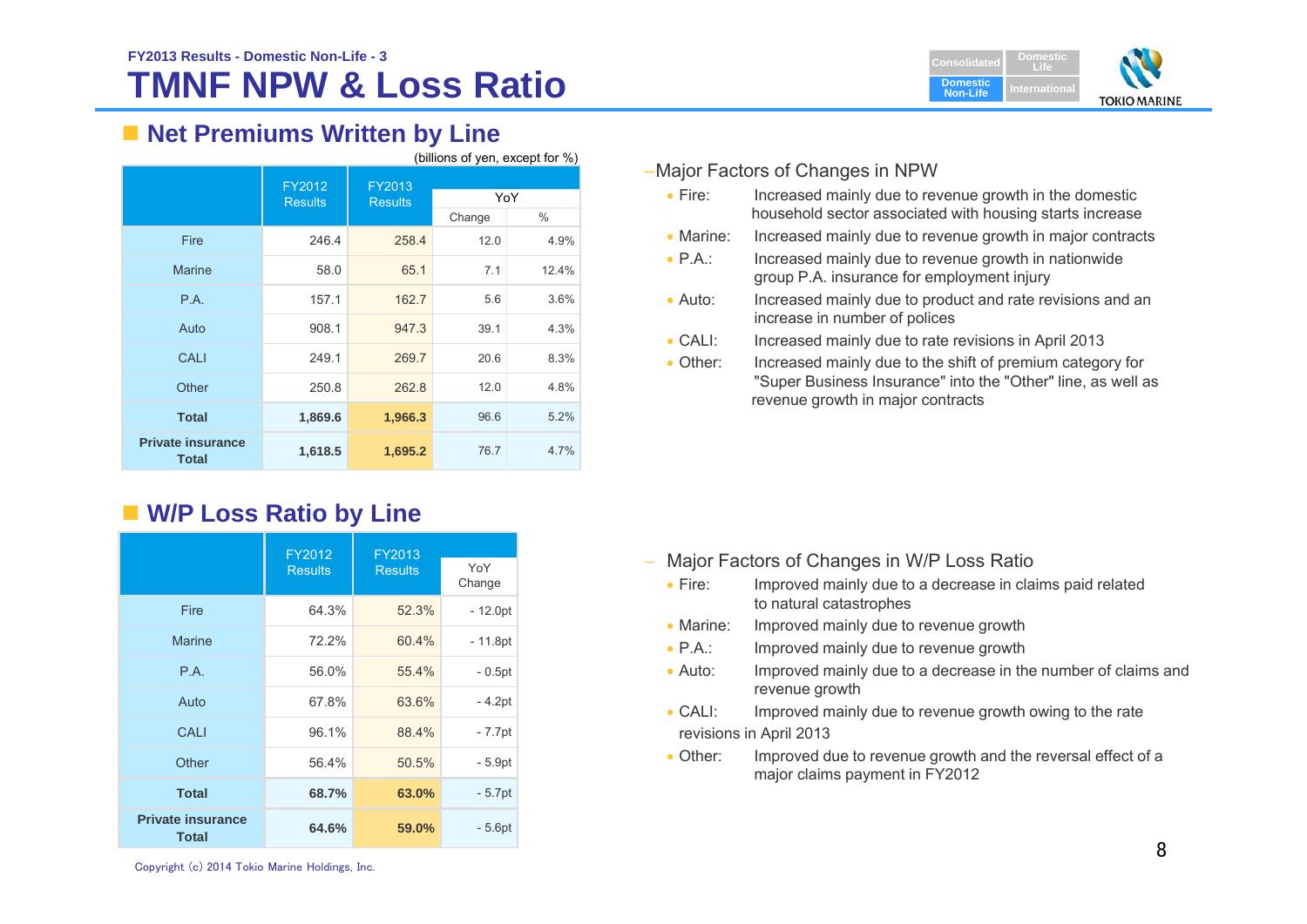# **TMNF Asset Management Results**



## **TMNF Net Investment Income and Other**

| (billions of yen)                                       |                          |                          |               |  |
|---------------------------------------------------------|--------------------------|--------------------------|---------------|--|
|                                                         | FY2012<br><b>Results</b> | FY2013<br><b>Results</b> | YoY<br>Change |  |
| Net investment income and other                         | 146.8                    | 156.5                    | 9.7           |  |
| <b>Net investment income</b>                            | 187.3                    | 165.2                    | $-221$        |  |
| Net interest and dividends income                       | 84.6                     | 96.5                     | 11.8          |  |
| Interest and dividends income                           | 138.8                    | 148.4                    | 9.6           |  |
| Dividends from domestic stocks                          | 45.6                     | 49.0                     | 3.3           |  |
| Dividends from foreign stocks                           | 14.4                     | 29.3                     | 14.9          |  |
| Income from domestic bonds                              | 36.4                     | 31.2                     | $-5.1$        |  |
| Income from other foreign securities <sup>"1</sup>      | 8.1                      | 16.9                     | 8.8           |  |
| Income from other securities <sup>*2</sup>              | 8.7                      | 0.3                      | $-8.3$        |  |
| Transfer of investment income<br>on deposit premiums    | $-54.1$                  | $-51.9$                  | 2.2           |  |
| Net capital gains                                       | 102.6                    | 68.6                     | $-34.0$       |  |
| Gains/Losses on sales of securities                     | 86.2                     | 83.8                     | $-2.4$        |  |
| Impairment losses on securities                         | $-6.6$                   | $-0.5$                   | 6.1           |  |
| Impairment losses on domestic stocks                    | $-61$                    | $-0.3$                   | 5.8           |  |
| Gains/Losses on derivatives                             | $-1.2$                   | $-4.2$                   | $-2.9$        |  |
| Foreign exchange forwards and<br>foreign currency swaps | $-3.2$                   | $-7.2$                   | $-3.9$        |  |
| Other investment income and expenses                    | 23.3                     | $-13.8$                  | $-37.1$       |  |
| Others (Gains/Losses on foreign exchange, etc.)         | 0.9                      | 3.4                      | 2.4           |  |
| Other ordinary income and expenses                      | $-40.5$                  | $-8.6$                   | 31.8          |  |

\*1. Income from foreign securities excluding foreign stocks and foreign bonds

\*2. Income from securities excluding domestic stocks, domestic bonds and foreign securities

## **Example Sales of Business-Related Equities**

|                                    |                                |                          | (billions of yen) |
|------------------------------------|--------------------------------|--------------------------|-------------------|
|                                    | FY2012<br>Results <sup>3</sup> | FY2013<br><b>Results</b> | YoY<br>Change     |
| Sales of business-related equities | 115.0                          | 109.0                    | $-6.0$            |

\*3. Including redemption of preferred securities held for business related purposes

Copyright (c) 2014 Tokio Marine Holdings, Inc.

 Net investment income and other increased by ¥9.7B YoY to ¥156.5B

- $\bullet$  Net interest and dividends income increased by ¥11.8B YoY to ¥96.5B
	- **7** Dividends from foreign stocks:
		- Increase in dividends from overseas subsidiaries
	- Income from other securities:
		- Reversal effect of income from dissolution of a major fund recorded in FY2012
- $\bullet$  Net capital gains decreased by 34.0B YoY to ¥68.6B
	- **A** Impairment losses on securities:
		- Mainly due to the reversal effect of impairment losses on domestic stocks in FY2012
	- **S** Gains/Losses on sales of securities:
		- Due to a decrease in gains on sales of domestic bonds and foreign securities, despite an increase in gains on sales of business-related equities
	- Stains/Losses on derivatives:
		- Mainly due to a decrease in gains on FX forwards and currency swaps owing to the depreciation of the yen
- Other ordinary income and expenses

Increased by ¥31.8B YoY to ¥ -8.6B (Most of the increase is associated with

provision/reversal of allowance for doubtful accounts)

\*The impact of YoY changes in "Other investment income and expenses" and "Other ordinary income and expenses" on ordinary profit is largely offset, since they are mainly associated with provision/reversal of allowance for doubtful accounts and gains and losses relating to the guarantee obligations transferred from a securities subsidiary in FY2012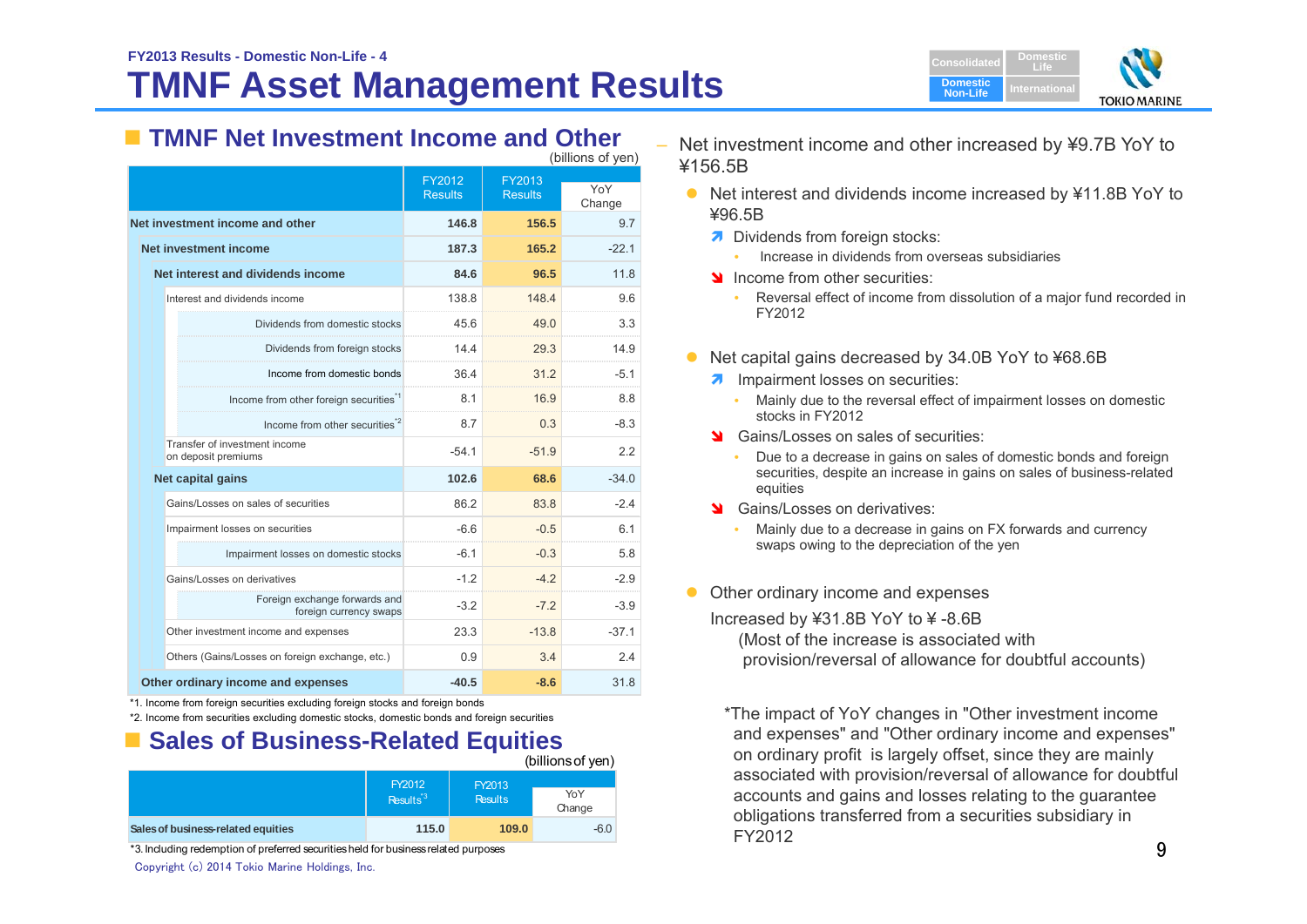# **NF Financial Results**



## **Changes in Major P/L Items**

| (billions of yen, except for %)          |                                                    |                          |                          |                |             |
|------------------------------------------|----------------------------------------------------|--------------------------|--------------------------|----------------|-------------|
|                                          |                                                    | FY2012<br><b>Results</b> | FY2013<br><b>Results</b> | Change         | YoY<br>$\%$ |
|                                          | <b>Underwriting profit/loss</b>                    | $-1.1$                   | 1.6                      | 2.7            |             |
|                                          | Net premiums written                               | 138.7                    | 137.2                    | $-1.4$         | $-1.1%$     |
|                                          | Private insurance                                  | 119.6                    | 117.0                    | $-2.5$         | $-2.2\%$    |
|                                          | Net incurred losses*                               | $-96.0$                  | $-92.5$                  | 3.5            | $-3.7%$     |
|                                          | Private insurance*                                 | $-79.2$                  | $-75.5$                  | 3.7            | $-4.7%$     |
|                                          | <b>Business expenses</b>                           | $-46.6$                  | $-44.6$                  | 2.0            | $-4.3%$     |
|                                          | Private insurance                                  | $-41.8$                  | $-40.0$                  | 1.8            | $-4.3%$     |
|                                          | Provision/Reversal of<br>catastrophe loss reserves | 1.9                      | $-0.9$                   | $-2.8$         | $-148.1%$   |
|                                          | Net investment income (loss) and other             | 5.9                      | 3.2                      | $-2.7$         | $-46.1%$    |
|                                          | Net investment income/loss                         | 6.4                      | 3.3                      | $-3.0$         | $-47.9%$    |
|                                          | Interest and dividends                             | 4.4                      | 4.8                      | 0.3            | 8.5%        |
|                                          | Gains/Losses on sales of securities                | 4.3                      | 1.2                      | $-3.0$         | $-70.3%$    |
|                                          | Impairment losses on securities                    | $-0.1$                   |                          | 0.1            | $-100.0%$   |
|                                          | <b>Ordinary profit/loss</b>                        | 4.5                      | 4.7                      | 0 <sub>1</sub> | 3.1%        |
|                                          | <b>Extraordinary gains/losses</b>                  | $-0.0$                   | $-0.2$                   | $-0.2$         |             |
|                                          | <b>Net income/loss</b>                             | 2.6                      | 3.3                      | 0.7            | 27.0%       |
| Loss ratio (All lines total, W/P basis)* |                                                    | 68.0%                    | 63.9%                    | $-4.1pt$       |             |
|                                          | Expense ratio (All lines total, W/P basis)         | 33.6%                    | 32.5%                    | $-1.1$ pt      |             |
| Combined ratio*                          |                                                    | 101.6%                   | 96.4%                    | $-5.2pt$       |             |

\* Including loss adjustment expenses

(Notes)

1. Plus and minus of the figures in the above table correspond to positive and negative to profit

2. Private insurance includes all lines excluding compulsory automobile liability insurance and residential earthquake insurance

### ‒ Underwriting Profit

- Increased by ¥2.7B YoY to ¥1.6B
	- Decrease in net incurred losses in auto
	- **Decrease in business expenses mainly due to reduction** of corporate expenses
	- **Decrease in net premiums written mainly due to an** increase in premiums ceded in fire, despite revenue growth in auto owing to an increase in new policies and rate revisions
	- **Decrease in reversal of catastrophe loss reserves in** accordance with a decrease in claims paid mainly in auto

- Net Investment Income and Other
	- Decreased by ¥2.7B YoY to ¥3.2B mainly due to a decrease in gains on sales of securities
- ‒ Net Income
	- Increased by ¥0.7B YoY to ¥3.3B as a result of the above factors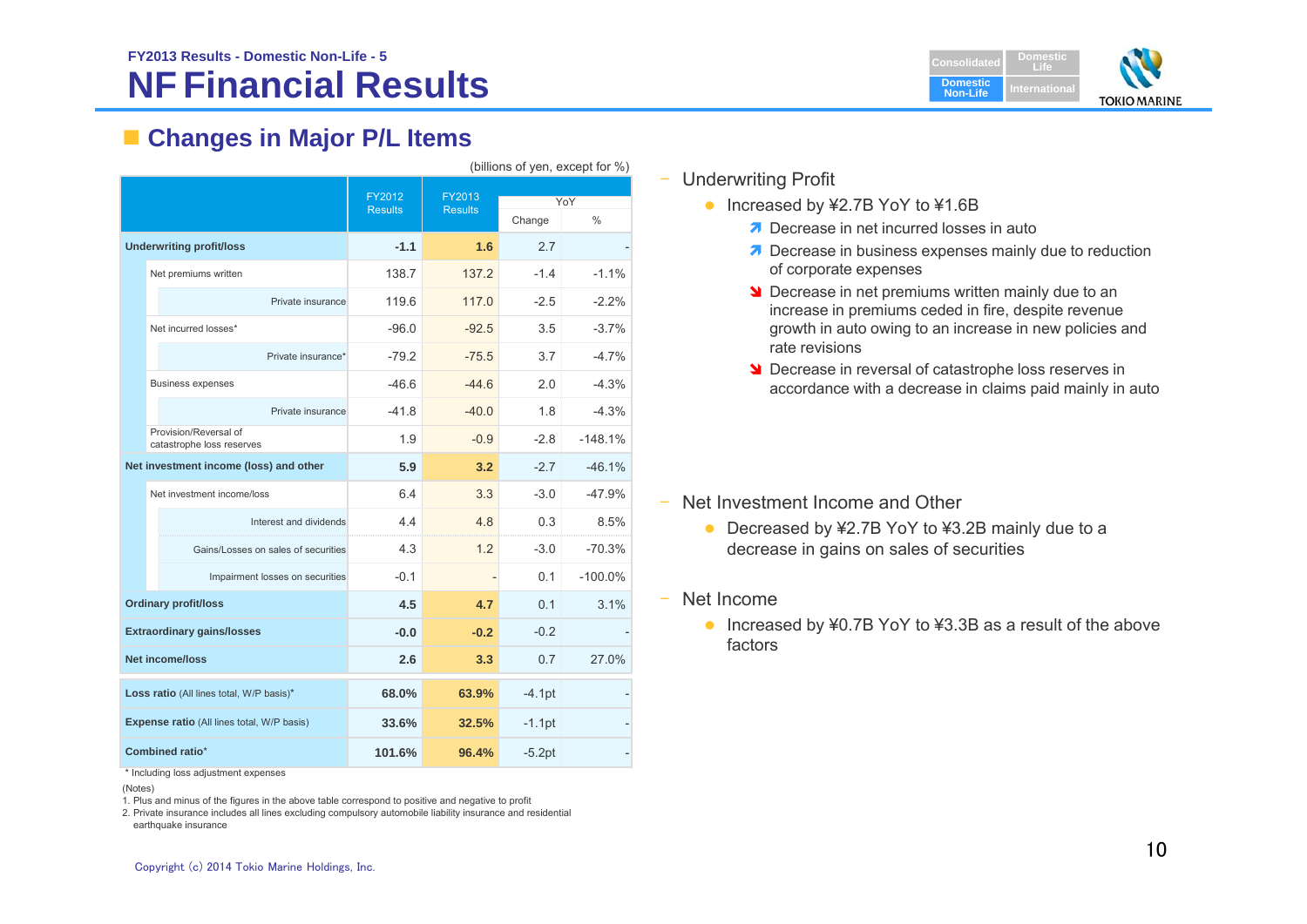# **TMNL Financial Results**



## **Annualized Premiums (ANP) and Key Figures**



- New Policies ANP
	- $\bullet$  Increased by 17.8% YoY due to favorable revenue growth mainly in the third-sector line centering on "Medical Kit R"
- In-force Policies ANP
	- $\bullet$  Increased by 13.4% from the end of FY2012 due to a steady increase in in-force policies

- Insurance Premiums and Other
	- $\bullet$  Increased by ¥78.9B YoY to ¥645.5B mainly due to a favorable increase in new policies and in-force policies

### Net Income

- $\bullet$  Decreased by ¥3.1B YoY to ¥10.7B mainly due to the following decrease factors, in addition to the above factors
	- i. Increase in provision for underwriting reserves and other owing to a decrease in standard interest rate, etc.
	- ii. Increase mainly in agency commissions associated with the favorable sales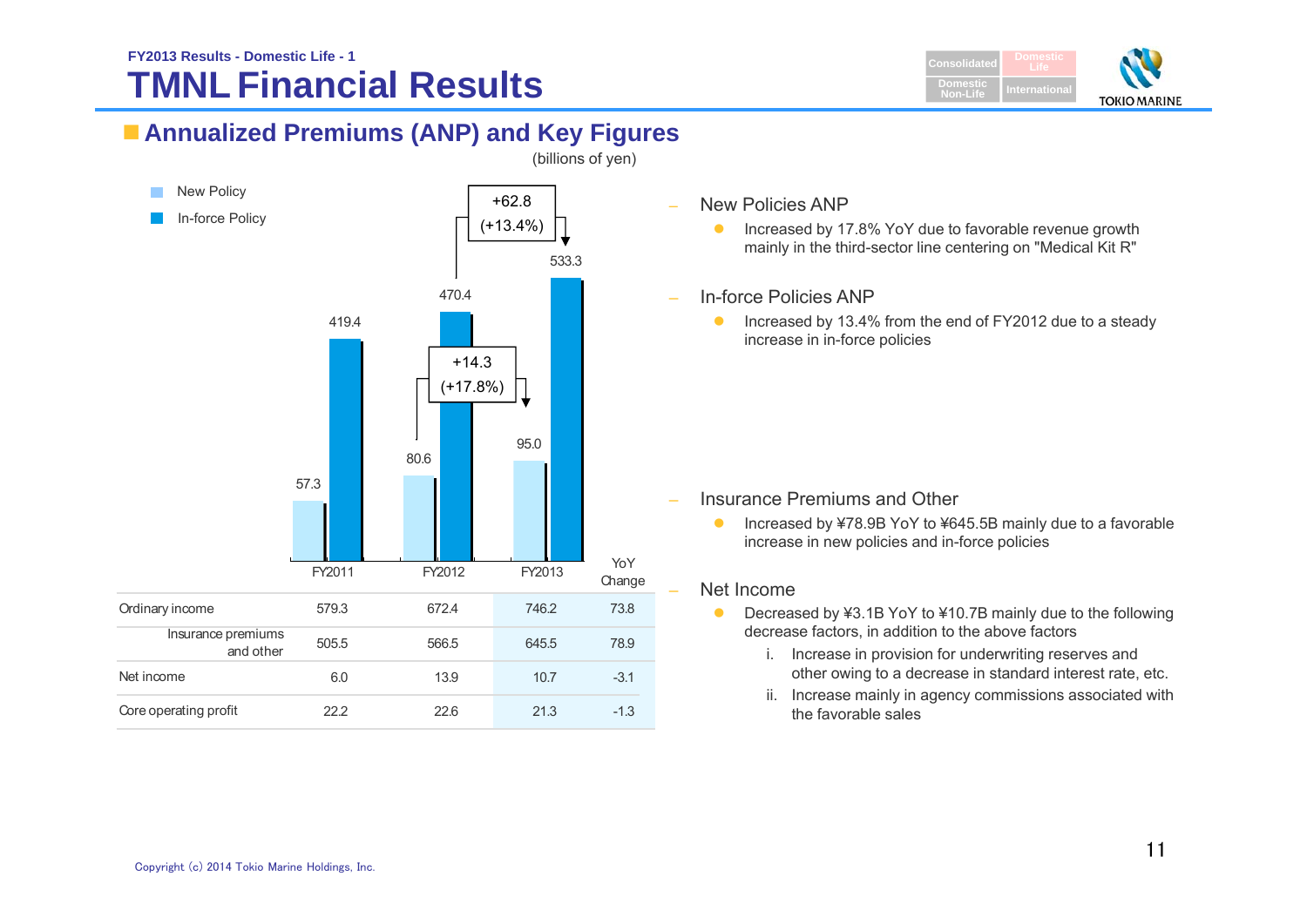## **Net Premiums Written (NPW)**

|              | (billions of yen, except for %)   |                                     |                                      |                         |      |                                  |
|--------------|-----------------------------------|-------------------------------------|--------------------------------------|-------------------------|------|----------------------------------|
|              |                                   | FY2012                              | FY2013                               |                         |      |                                  |
|              |                                   | <b>Results</b>                      | <b>Results</b>                       | YoY                     |      | (Ref.)                           |
|              | Applied FX rate<br>(USD/JPY)      | As of end-<br>Dec. 2012<br>JPY 86.5 | As of end-<br>Dec. 2013<br>JPY 105.3 | Change<br>$\frac{0}{0}$ |      | YoY<br>(Excluding<br>FX effects) |
|              | Philadelphia                      | 193.6                               | 260.8                                | 67.2                    | 35%  | 11%                              |
|              | Delphi                            | 75.2                                | 197.7                                | 122.4                   | 163% | 116%                             |
|              | North America                     | 48.7                                | 62.4                                 | 13.6                    | 28%  | 9%                               |
|              | Kiln                              | 106.8                               | 130.7                                | 23.9                    | 22%  | $-2%$                            |
|              | Europe &<br><b>Middle East</b>    | 20.5                                | 26.8                                 | 6.2                     | 31%  | 5%                               |
|              | South &<br><b>Central America</b> | 79.7                                | 107.1                                | 27.4                    | 34%  | 27%                              |
|              | Asia                              | 79.9                                | 100.6                                | 20.6                    | 26%  | 8%                               |
|              | Reinsurance                       | 78.3                                | 107.3                                | 29.0                    | 37%  | 12%                              |
|              | <b>Total Non-Life*</b>            | 310.7<br>683.0<br>993.7             |                                      | 45%                     | 22%  |                                  |
|              | Life                              | 51.3                                | 80.7                                 | 29.4                    | 57%  | 36%                              |
| <b>Total</b> |                                   | 734.3                               | 1,074.5                              | 340.1                   | 46%  | 23%                              |

\*Total Non-Life figures include some life insurance figures of composite overseas subsidiaries

 Net premiums written exceeded 1 trillion yen due to the progress of growth measures in each business segment, the depreciation of the yen and full-year contribution from consolidation of Delphi

### Philadelphia

**Increased mainly due to an increase in new business and** continued rate increases on the renewal book

### **Delphi**

 $\bullet$  Increased mainly due to the full-year contribution from consolidation\* as well as an increase in new business and rate increases in excess workers' compensation business \* Delphi's results are consolidated since July 2012

### Kiln

 $\bullet$  Remained almost flat in local currency basis mainly due to the underwriting control in the softening market

### South & Central America

 $\bullet$  Increased mainly due to sales of auto insurance in Brazil outperforming the market average

### Asia

 $\bullet$  Increased mainly due to strong sales of auto insurance in Thailand, Malaysia, and India

### **Reinsurance**

 $\bullet$  Increased mainly due to the growth of the European business and non-catastrophe risk underwriting

### Life

 $\bullet$  Increased mainly due to strong sales in Singapore, Malaysia, and Thailand

12

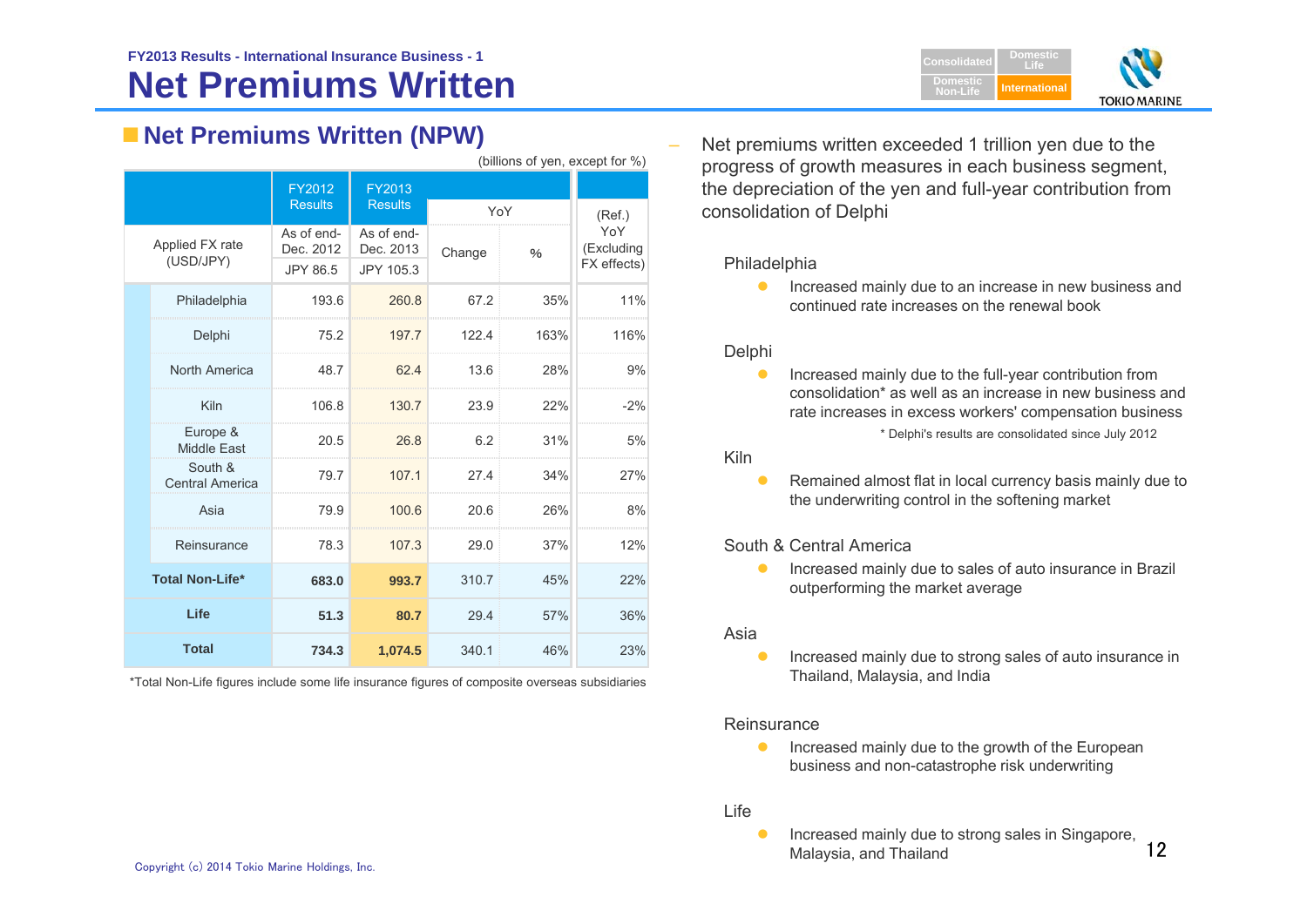# **Adjusted Earnings**

**Adjusted Earnings**

|  |                                    |                          |                          | (billions of yen, except for %) |        |                                  |
|--|------------------------------------|--------------------------|--------------------------|---------------------------------|--------|----------------------------------|
|  |                                    | FY2012<br><b>Results</b> | FY2013<br><b>Results</b> |                                 |        |                                  |
|  |                                    |                          |                          | YoY                             |        | (Ref.)                           |
|  | Applied FX rate<br>(USD/JPY)       | As of end-<br>Dec. 2012  | As of end-<br>Dec. 2013  | Change<br>$\frac{0}{0}$         |        | YoY<br>(Excluding<br>FX effects) |
|  |                                    | JPY 86.5                 | JPY 105.3                |                                 |        |                                  |
|  | Philadelphia                       | 24.5                     | 36.0                     | 11.4                            | 46%    | 20%                              |
|  | Delphi                             | 11.9                     | 33.2                     | 21.2                            | 178%   | 128%                             |
|  | North America                      | 7.3                      | 4.2                      | $-3.0$                          | $-42%$ | $-52%$                           |
|  | Kiln                               | 5.6                      | 22.3                     | 16.7                            | 297%   | 219%                             |
|  | Europe &<br><b>Middle East</b>     | 2.2                      | 0.9                      | $-1.3$                          | $-59%$ | $-69%$                           |
|  | South &<br><b>Central America</b>  | 2.0                      | 1.8                      | $-0.1$                          | $-9%$  | $-17%$                           |
|  | Asia                               | 2.2                      | 23.8                     | 21.5                            | 963%   | 786%                             |
|  | Reinsurance                        | 10.2                     | 14.9                     | 4.7                             | 47%    | 20%                              |
|  | <b>Total Non-Life*</b>             | 66.0                     | 136.9                    | 70.8                            | 107%   | 70%                              |
|  | Life                               | 4.7                      | 2.2                      | $-2.5$                          | $-54%$ | $-66%$                           |
|  | <b>Total</b><br>(After adjustment) | 69.2                     | 136.9                    | 67.7                            | 98%    | 62%                              |

\*Total Non-Life figures include some life insurance figures of composite overseas subsidiaries

 Exceeded 100 billion yen for the first time and reaching an all-time high mainly due to the progress of various growth measures, full-year contribution from consolidation of Delphi, the depreciation of the yen and a decrease in natural catastrophe losses

**Domestic Non-Life**

**DomesticLifeInternational**

**TOKIO MARINE** 

Philadelphia

 $\bullet$  Increased mainly due to favorable premium growth and a decrease in natural catastrophe losses

### Delphi

 $\bullet$  Increased mainly due to the full-year contribution from consolidation, premium growth, and an increase in investment income

### North America

 $\bullet$  Decreased mainly due to the reversal effect of reserve release in FY2012

### Kiln

 $\bullet$  Increased mainly due to a decrease in natural catastrophe losses

### Europe & Middle East

 $\bullet$ Decreased due to major accidents in Europe

### Asia

 $\bullet$  Increased mainly due to premium growth in auto insurance and a decrease in reserves related to Thai flood

### **Reinsurance**

 $\bullet$  Increased due to decrease in natural catastrophe losses and major accidents

### Life

13 $\bullet$  Decreased mainly due to temporary expenses for expanding business in starting-up offices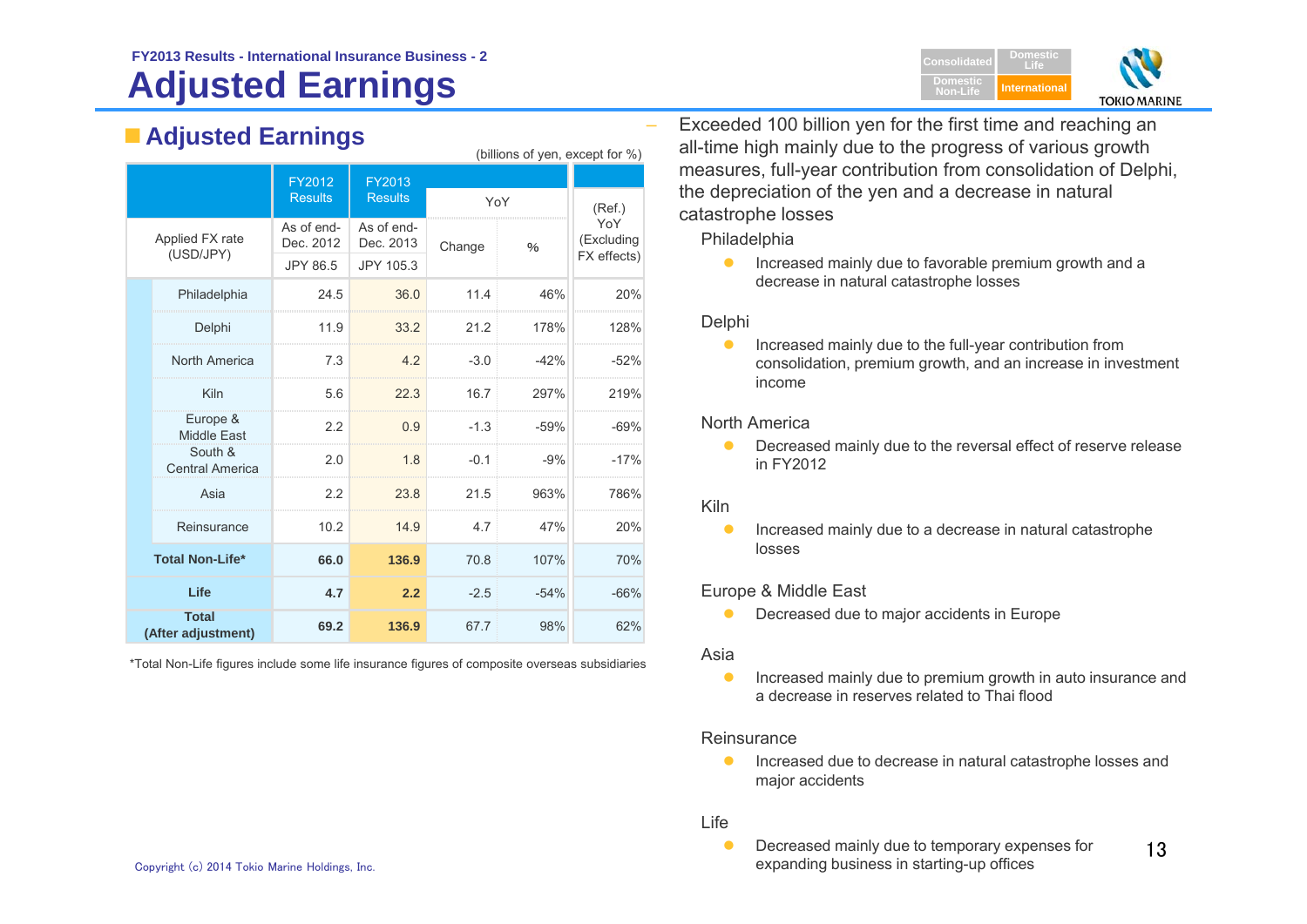# **Adjusted Earnings (Group Total)**



## **Adjusted Earnings by Business Domain**

|                                | (billions of yen)                    |                          |                          |         |  |
|--------------------------------|--------------------------------------|--------------------------|--------------------------|---------|--|
|                                | <b>Business Domain</b>               | FY2012<br><b>Results</b> | FY2013<br><b>Results</b> | Change  |  |
|                                | <b>Domestic Non-Life</b>             | 48.3                     | 34.0                     | $-14.3$ |  |
|                                | <b>TMNF</b>                          | 54.6                     | 35.0                     | $-19.6$ |  |
|                                | NF                                   | $-0.9$                   | 2.7                      | 3.6     |  |
|                                | Other                                | $-5.4$                   | $-3.7$                   | 1.7     |  |
|                                | Domestic Life <sup>*1</sup>          | 110.3                    | 104.5                    | $-5.8$  |  |
|                                | <b>TMNL</b>                          | 89.7                     | 90.9                     | 1.2     |  |
|                                | FL.                                  | 20.6                     | 14.0                     | $-6.6$  |  |
|                                | Other                                | $-0.1$                   | $-0.4$                   | $-0.3$  |  |
| <b>International Insurance</b> |                                      | 69.2                     | 136.9                    | 67.7    |  |
|                                | PHLY                                 | 24.5                     | 36.0                     | 11.4    |  |
|                                | Delphi                               | 11.9                     | 33.2                     | 21.2    |  |
|                                | North America                        | 7.3                      | 4.2<br>minin             | $-3.0$  |  |
|                                | Kiln                                 | 5.6                      | 22.3                     | 167     |  |
|                                | Europe & Middle East                 | 2.2                      | 0.9                      | $-1.3$  |  |
|                                | South & Central America              | 2.0                      | 1.8                      | $-0.1$  |  |
|                                | Asia                                 | 2.2                      | 23.8                     | 21.5    |  |
|                                | Reinsurance                          | 10.2                     | 14.9                     | 4.7     |  |
|                                | International Non-Life <sup>*2</sup> | 66.0                     | 136.9                    | 70.8    |  |
|                                | <b>International Life</b>            | 47                       | 2.2                      | $-2.5$  |  |
|                                | <b>Financial &amp; General</b>       | $-18.7$                  | 2.5                      | 21.2    |  |
|                                | <b>Group Total</b>                   | 209.1                    | 278.1                    | 69.0    |  |
|                                | <b>Adjusted ROE (Group total)</b>    | 6.7%                     | 7.6%                     | 0.9%    |  |

\*1: Excluding capital transactions

\*2: International Non-Life figures include some life insurance figures of composite overseas subsidiaries

## **TMNF Adjusted Earnings**

Net income of TMNF foraccounting purposes +Provision for catastrophe reserves, etc. net of taxes +Provision for price fluctuation reserves, net of taxes Gains/losses on sales or evaluationof ALM bonds andnterest rate swaps net of taxes Gains/loses on sales or evaluation ofstocks andproperties held, net of taxes Other extraordinary profits/losses and valuation reserves etc., net of taxes =**Adjusted earnings of TMNF** ¥ 90.8B¥ 26.0B ¥ 2.4B ¥ 11.0B ¥ 48.7B ¥ 24.5B ¥ 35.0B

Group total adjusted earnings increased by ¥69.0B YoY to ¥278.1B with Adjusted ROE of 7.6%

### **Domestic Non-Life**

TMNF: Decreased by ¥19.6B YoY to ¥35.0B

- $\lambda$  Improvement in underwriting results mainly in auto
- Increase in net incurred losses related to natural catastrophes
- **N** Reversal effect of gains on sales of bonds in FY2012, etc.

### **Domestic Life**

TMNL: Increased by ¥1.2B YoY to ¥ 90.9B

- **1** Increase in value of new policies due to a steady increase in new policies
- **7** Effect of changes in assumptions\* used for calculation of EV \*mainly due to the impact of reducing "mortality and morbidity rates" centering on mortality rates
- **Decrease in EV due to change in risk discount rate**

### FL: Decreased by ¥6.6B YoY to ¥14.0B

 Amount of EV increase decreased YoY, despite an increase in EV due to improvement of the market environment

### **International Insurance**

- **7** Organic growth and the full-year contribution of Delphi's consolidation
- **7** Decrease in natural catastrophe losses
- **A** Positive impact from the depreciation of the yen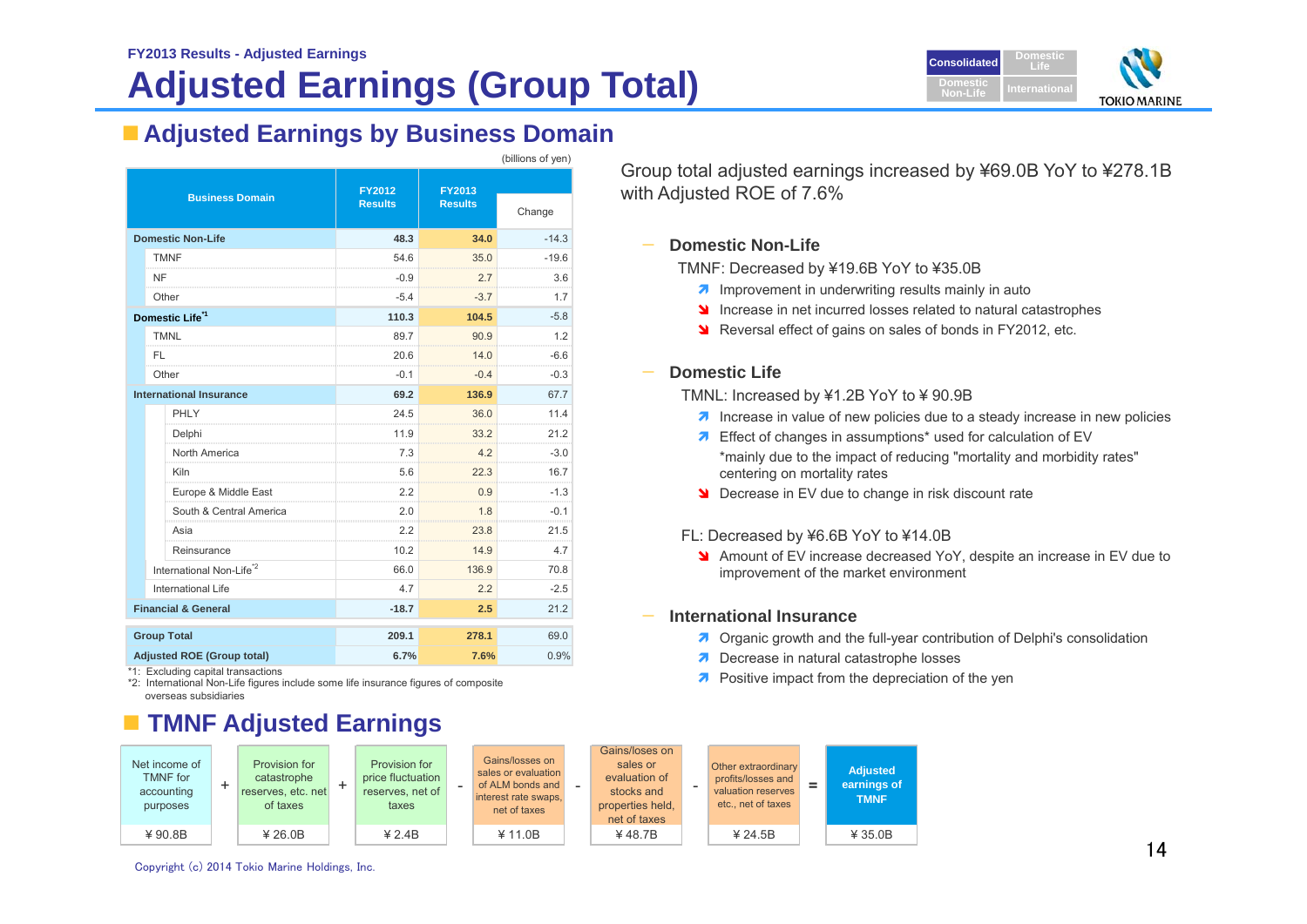

# **II. FY2014 Projections**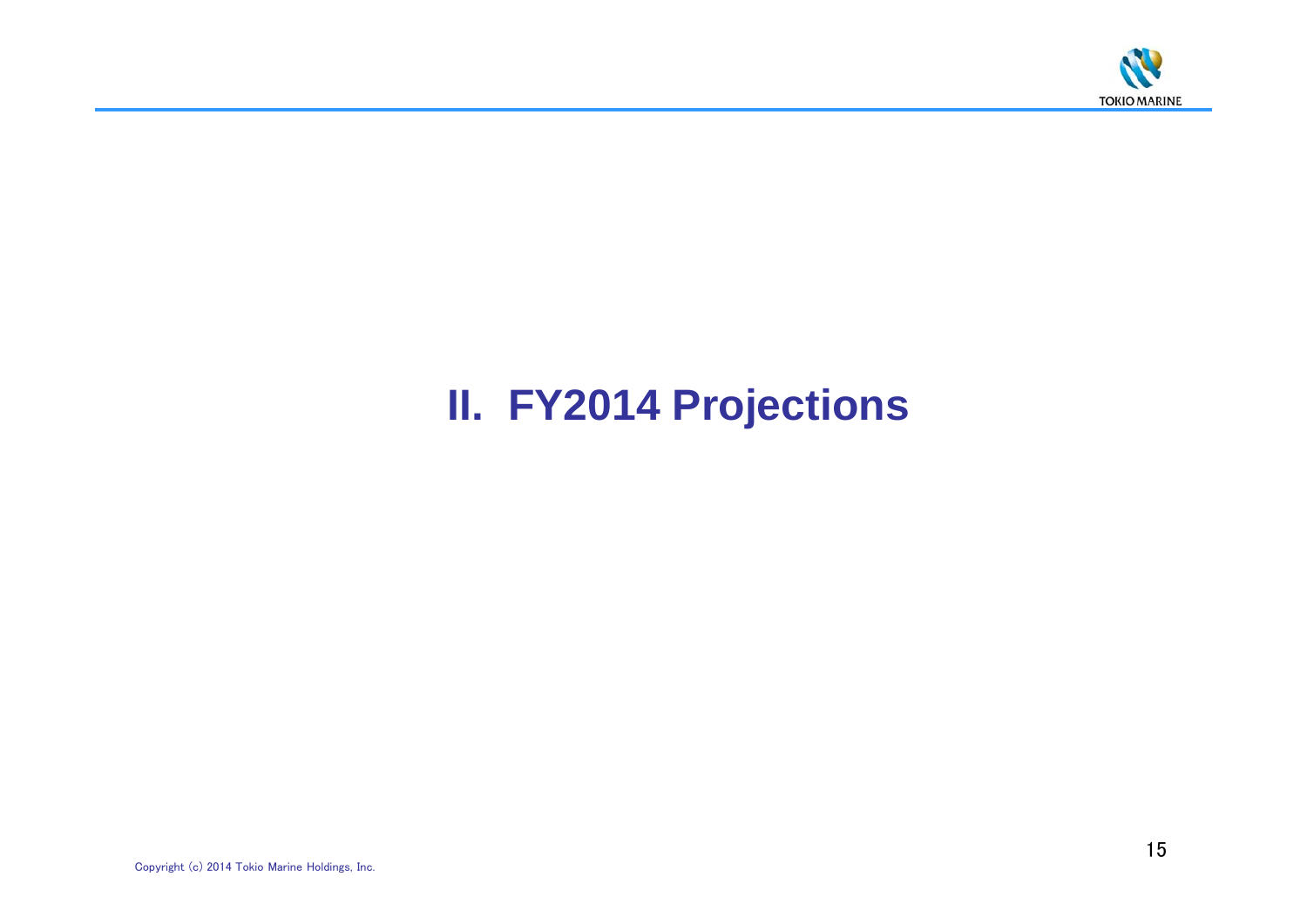# **Ordinary Profit Internation Internation**



## **Cordinary Profit** (billions of yen)



| Domestic Life (DL)              | 28.7    | 16.9    | $-11.8$ |
|---------------------------------|---------|---------|---------|
| Overseas Subsidiaries (Ovs)*    | 146.0   | 120.4   | $-25.6$ |
| Financial and General (F&G)     | 5.6     | 5.5     | $-0.1$  |
| Consolidation Adjustments (Adj) | $-57.2$ | $-85.6$ | $-28.3$ |
| Total                           | 274.3   | 335.0   | 60.6    |

On pages 16 and 17, figures of each business domain are calculated as follows, and they differ from segment information in the Summary Report: Domestic Non-Life:Total of TMNF and NF

Domestic Life:Total of TMNL and FL

Consolidation Adjustments:Total of the followings: i) purchase method adjustments, ii) amortization of goodwill and negative goodwill, and iii) others (elimination, etc.)

\* The amount of dividends transferred between overseas subsidiaries (dividends paid from overseas subsidiaries to overseas intermediate holding companies) are deducted from the amount of ordinary profit associated with "Overseas Subsidiaries"

Domestic Non-Life

TMNF: Projected to increase by ¥123.4B YoY

- **Projected to increase mainly due to an increase in underwriting profit** 
	- i. Increase in net premiums earned
	- ii. Increase in reversal of catastrophe loss reserves
	- iii. Decrease in net incurred losses related to natural catastrophes

### Domestic Life

- Projected to decrease at FL mainly due to the reversal effect of the profit increase in FY2013 associated with the improvement of the market environment
- Overseas Subsidiaries
	- **Projected to decrease mainly due to assuming an average level of** natural catastrophe losses, which were at a low level in FY2013
- Consolidation adjustments
	- $\bullet$  Negative adjustment is projected to increase mainly due to an increase in dividends from subsidiaries at TMNF

### ■ Net Premiums Written and Life Insurance Premiums **(TMHD Consolidated)**

(unit: billions of yen, except for %)

|                         | <b>FY2014</b><br><b>Projections</b> | Change | YoY   |
|-------------------------|-------------------------------------|--------|-------|
| Net premiums written    | 2,980.0                             | 109.2  | 3.8%  |
| Life insurance premiums | 530.0                               | 151.9  | 40.2% |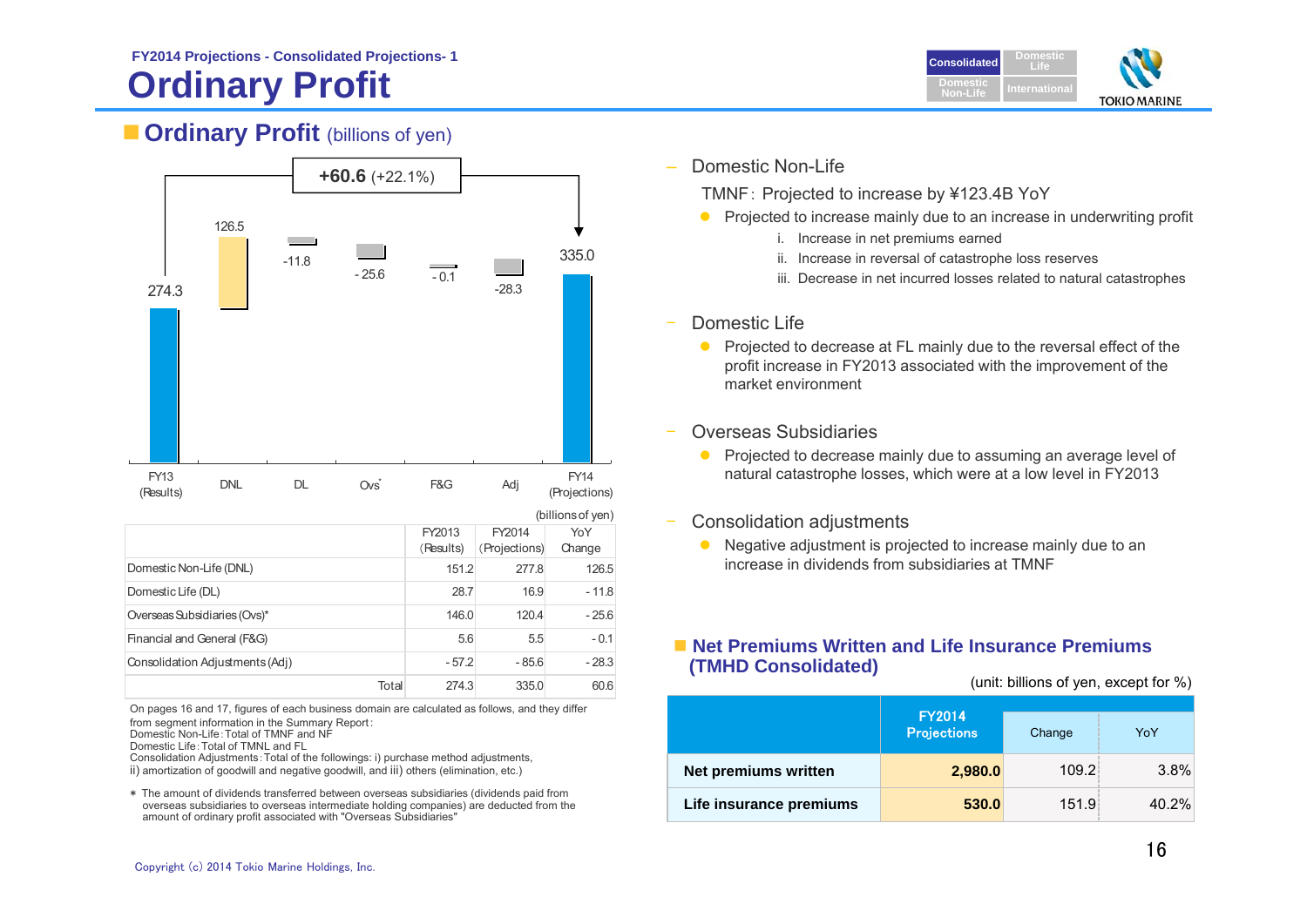## **Net Income**



## **Net Income** (billions of yen)



On pages 16 and 17, figures of each business domain are calculated as follows, and they differ from segment information in the Summary Report: Domestic Non-Life:Total of TMNF and NF

Domestic Life:Total of TMNL and FL

Consolidation Adjustments:Total of the followings: i) purchase method adjustments,

ii) amortization of goodwill and negative goodwill, and iii) others (elimination, etc.)

\* The amount of dividends transferred between overseas subsidiaries (dividends paid from overseas subsidiaries to overseas intermediate holding companies) are deducted from the amount of net income associated with "Overseas Subsidiaries"

— Projected to increase by 24.9% YoY due to the same factors as in ordinary profit for each business domain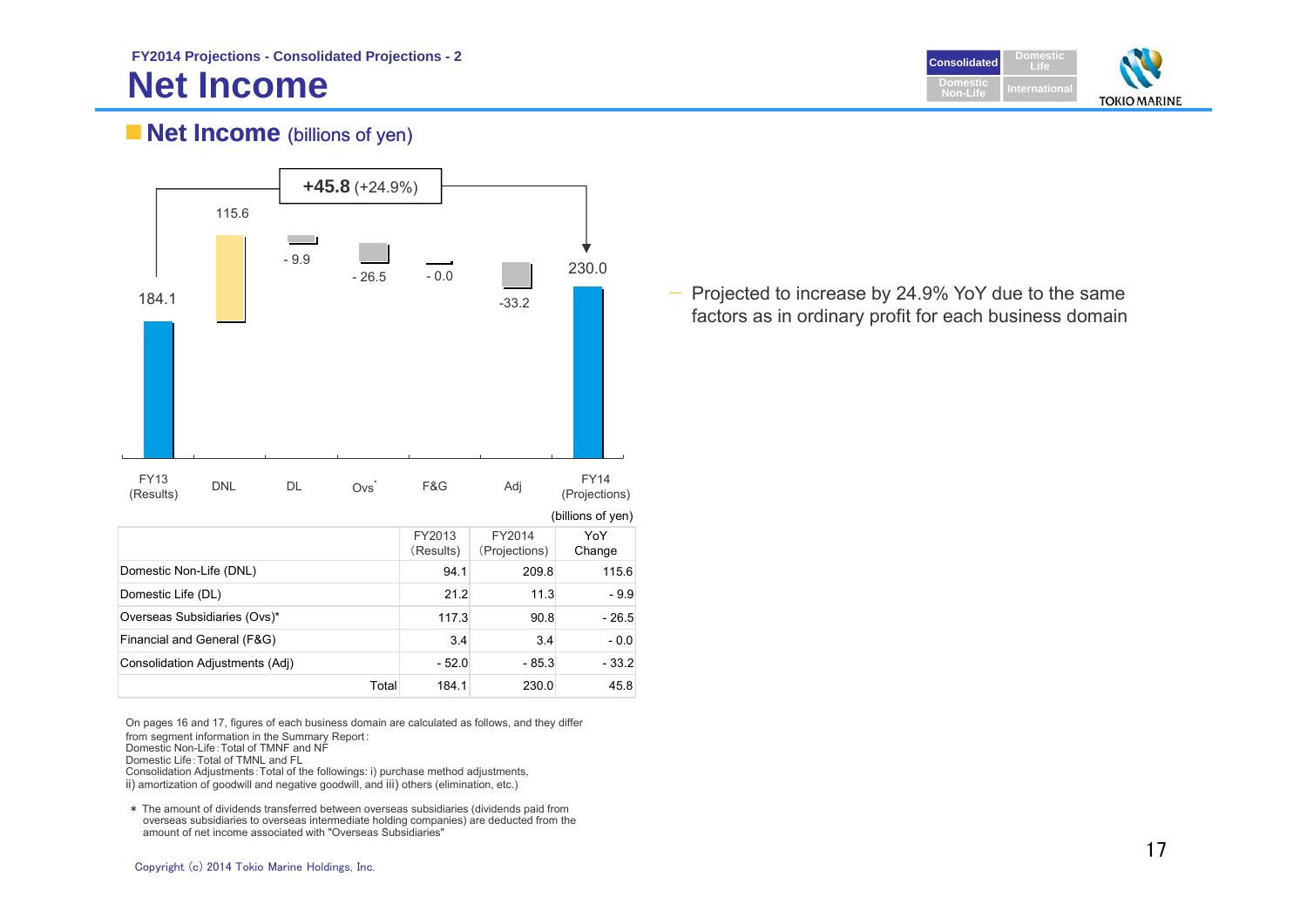## **TMNF Financial Projections FY2014 Projections - Domestic Non-Life - 1**

## **Changes in Major P/L Items**

|                                                    | FY2013         | FY2014      |               |               |
|----------------------------------------------------|----------------|-------------|---------------|---------------|
|                                                    | <b>Results</b> | Projections | YoY<br>Change | $\frac{0}{0}$ |
|                                                    |                | 113.0       | 126.2         |               |
| <b>Underwriting profit/loss</b>                    | $-13.2$        |             |               |               |
| Net premiums written                               | 1,966.3        | 2,014.0     | 47.6          | 2.4%          |
| Private insurance                                  | 1.695.2        | 1.732.6     | 37.4          | 2.2%          |
| Net incurred losses*                               | $-1.314.3$     | $-1.287.6$  | 26.6          | $-2.0%$       |
| Private insurance*                                 | $-1,074.9$     | $-1,050.2$  | 24.7          | $-2.3%$       |
| <b>Business expenses</b>                           | $-594.5$       | $-607.4$    | $-12.9$       | 2.2%          |
| Private insurance                                  | $-545.9$       | $-559.9$    | $-13.9$       | 2.6%          |
| Provision/Reversal of<br>catastrophe loss reserves | $-39.0$        | 7.2         | 46.3          |               |
| Net investment income (loss) and other             | 156.5          | 156.4       | $-0.0$        | $-0.1%$       |
| Net investment income/loss                         | 165.2          | 181.0       | 15.8          | 9.6%          |
| Interest and dividends                             | 148.4          | 156.3       | 7.9           | 5.3%          |
| Gains/Losses on sales of securities                | 83.8           | 67.9        | $-15.8$       | $-18.9%$      |
| Impairment losses on securities                    | $-0.5$         |             | 0.5           |               |
| Gains/Losses on derivatives                        | $-4.2$         | 3.9         | 8.2           |               |
| <b>Ordinary profit/loss</b>                        | 146.5          | 270.0       | 123.4         | 84.3%         |
| <b>Extraordinary gains/losses</b>                  | $-5.4$         | $-5.6$      | $-0.2$        | 3.8%          |
| <b>Net income/loss</b>                             | 90.8           | 205.0       | 114.1         | 125.7%        |

(billions of yen, except for %)



–Underwriting Profit

Projected to increase by ¥126.2B YoY to ¥113.0B

- Net premiums written (Private insurance)
	- **Projected to increase mainly in auto, despite a decrease factor** associated with the U.S. branch reorganized as an overseas subsidiary (See p.20 for details)
- Net incurred losses (Private insurance)
	- **7** Decrease in net incurred losses related to natural catastrophes (FY2013: approx. ¥ 81B , FY2014 projections: approx. ¥40B)
	- **Reversal effect of the provision for reserves for foreign currency** denominated outstanding claims due to the depreciation of the yen in FY2013
	- Increase in net incurred losses due to the consumption tax hike
- **Business expenses** 
	- Increase in agency commissions associated with revenue growth and the consumption tax hike
- Catastrophe loss reserves
	- **Increase in amount taken down mainly due to the progress of** claims payment related to natural catastrophes occurred in previous years

### –Net Investment Income and Other

Projected to be almost flat at ¥156.4B mainly due to an increase in dividends from overseas subsidiaries, despite a decrease in gains on sales of securities

–Net Income

Projected to increase by ¥114.1B YoY to ¥205.0B due to the factors above

\*Including loss adjustment expenses

(Notes)

- 1. Plus and minus of the figures in the above table correspond to positive and negative to profit
- 2. Private insurance includes all lines excluding compulsory automobile liability insurance and residential earthquake insurance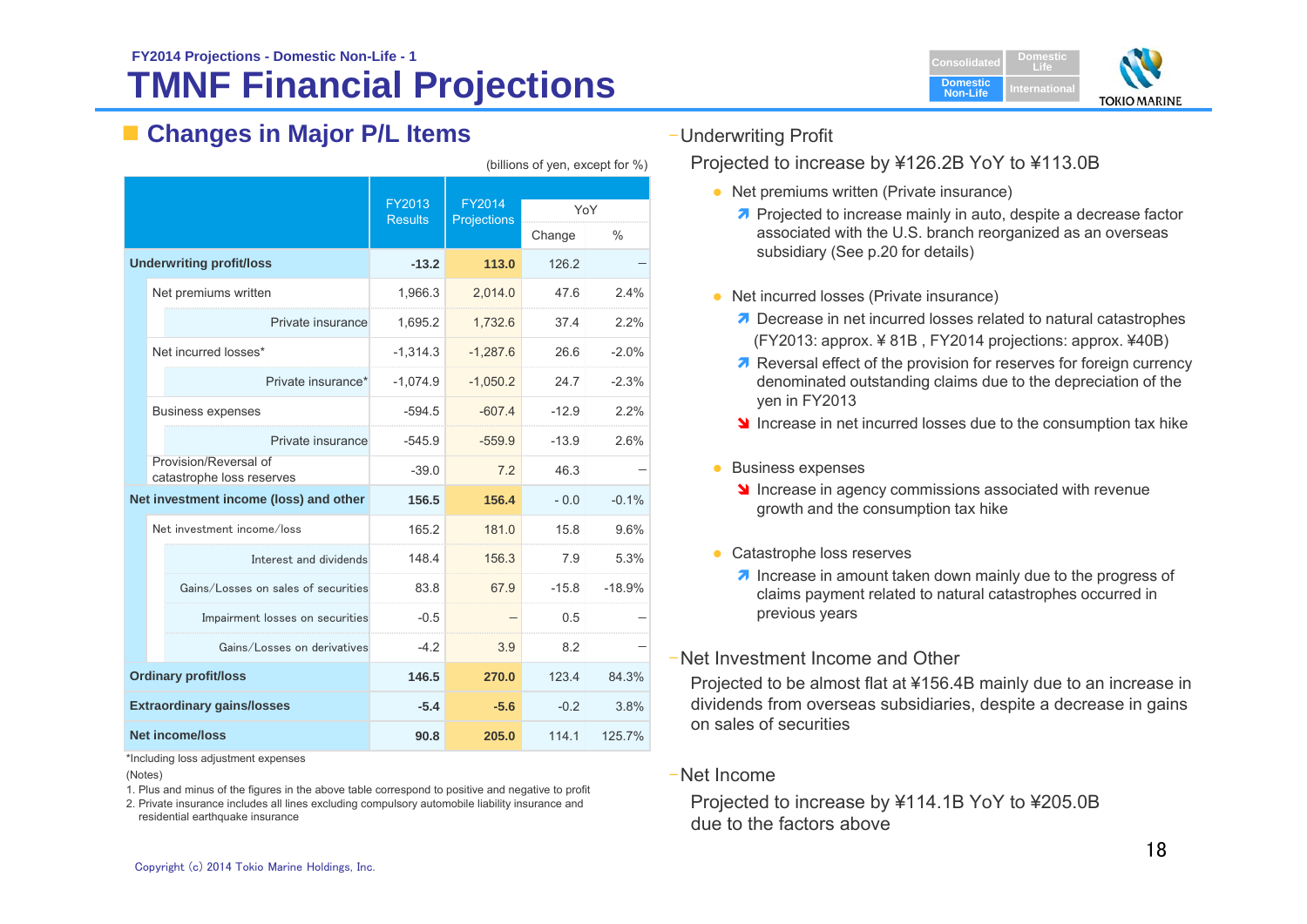## **TMNF Combined Ratio FY2014 Projections - Domestic Non-Life - 2**



### **Combined Ratio (Private insurance: W/P basis)**



|                             |                          |                          |                              | (billions of yen) |
|-----------------------------|--------------------------|--------------------------|------------------------------|-------------------|
|                             | FY2012<br><b>Results</b> | FY2013<br><b>Results</b> | FY2014<br><b>Projections</b> | YoY<br>Change     |
| <b>Net premiums written</b> | 1,618.5                  | 1,695.2                  | 1,732.6                      | 37.4              |
| Net claims paid*            | 1,045.1                  | 999.8                    | 1,089.7                      | 89.9              |
| <b>Business expenses</b>    | 531.0                    | 545.9                    | 559.9                        | 13.9              |
| Corporate expenses          | 223.9                    | 221.4                    | 221.4                        | 0.0               |
| Agency commissions          | 307.1                    | 324.5                    | 338.4                        | 13.9              |

### **(Reference)**

| <b>Private insurance</b><br>E/I loss ratio* | 66.8% | 65.0% | 61.2% | - 3.8pt  |
|---------------------------------------------|-------|-------|-------|----------|
| Auto insurance<br>E/I loss ratio*           | 69.4% | 65.3% | 65.8% | $0.5$ pt |

\* Including loss adjustment expenses

- Loss Ratio
	- W/P basis loss ratio is projected to worsen by 3.9 points YoY to 62.9%
		- **V** Claims payment relating to the snowstorms in Feb. 2014
- Expense Ratio
	- Projected to level off YoY owing to an increase in net premiums written, despite the impact of the consumption tax hike
- – Combined Ratio
	- Projected to worsen by 4.0 points YoY to 95.2% mainly due to the worsening of W/P basis loss ratio

### (Reference)

- E/I basis loss ratio is projected to improve by 3.8 points YoY to 61.2%
- E/I basis combined ratio is projected to improve by 3.7 points YoY to 93.5%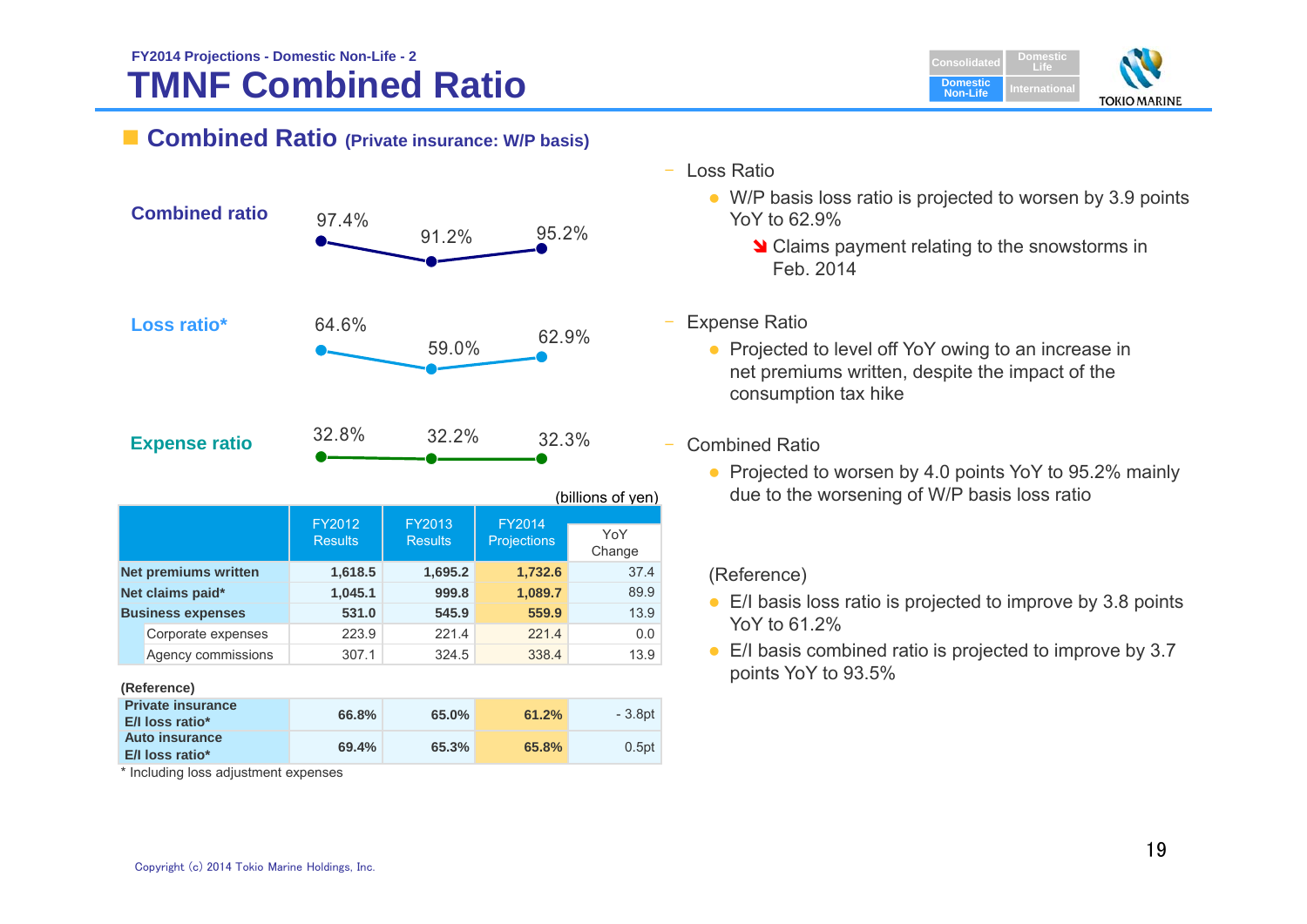

### ■ Net Premiums Written by Line  $(b)$ illions of yon, except for  $\frac{0}{10}$

|                                          | (Dillions of you, except for 70) |                              |        |         |  |  |  |
|------------------------------------------|----------------------------------|------------------------------|--------|---------|--|--|--|
|                                          | FY2013<br><b>Results</b>         | FY2014<br><b>Projections</b> | YoY    |         |  |  |  |
|                                          |                                  |                              | Change | ℅       |  |  |  |
| Fire                                     | 258.4                            | 259.6                        | 1.2    | 0.5%    |  |  |  |
| <b>Marine</b>                            | 65.1                             | 65.8                         | 0.7    | 1.1%    |  |  |  |
| P.A.                                     | 162.7                            | 168.4                        | 5.6    | 3.5%    |  |  |  |
| Auto                                     | 947.3                            | 980.6                        | 33.3   | 3.5%    |  |  |  |
| <b>CALI</b>                              | 269.7                            | 279.7                        | 9.9    | 3.7%    |  |  |  |
| Other                                    | 262.8                            | 259.6                        | $-3.2$ | $-1.2%$ |  |  |  |
| <b>Total</b>                             | 1,966.3                          | 2,014.0                      | 47.6   | 2.4%    |  |  |  |
| <b>Private insurance</b><br><b>Total</b> | 1,695.2                          | 1,732.6                      | 37.4   | 2.2%    |  |  |  |

## **W/P Loss Ratio by Line**

|                                          | FY2013         | FY2014             |               |
|------------------------------------------|----------------|--------------------|---------------|
|                                          | <b>Results</b> | <b>Projections</b> | YoY<br>Change |
| Fire                                     | 52.3%          | 69.3%              | 17.0pt        |
| <b>Marine</b>                            | 60.4%          | 57.7%              | - 2.8pt       |
| P.A.                                     | 55.4%          | 53.2%              | $-2.3pt$      |
| Auto                                     | 63.6%          | 64.8%              | 1.3pt         |
| CALI                                     | 88.4%          | 85.0%              | $-3.3pt$      |
| Other                                    | 50.5%          | 56.4%              | 5.9pt         |
| <b>Total</b>                             | 63.0%          | 65.9%              | 3.0pt         |
| <b>Private insurance</b><br><b>Total</b> | 59.0%          | 62.9%              | 3.9pt         |

### – Major Factors of Changes in NPW

- $\bullet$  PA $\cdot$ Projected to increase mainly due to revenue growth in nationwide group P.A. insurance for employment injury, in addition to rate revisions associated with revisions of reference-loss-cost rates by the General Insurance Rating Organization of Japan
- $\bullet$  Auto: Projected to increase mainly due to product and rate revisions
- $\bullet$ CALI: Projected to increase mainly due to rate revisions in Apr. 2013
- Other: Projected to decrease mainly due to a decrease associated with the U.S. branch reorganized as an overseas subsidiary from Dec. 2013

- Major Factors of Changes in W/P Loss Ratio
	- $\bullet$  Fire: Projected to worsen mainly due to claims payment relating to the snowstorms in Feb. 2014
	- Marine: Projected to improve mainly due to the reversal effect of the major payments in FY2013
	- $\bullet$  PA $\cdot$ Projected to improve mainly due to rate revisions associated with revisions of reference-loss-cost rates General Insurance Rating Organization of Japan
	- $\bullet$  Auto: Projected to worsen mainly due to the impact of the consumption tax hike and an increase in unit repair cost
	- Other: Projected to worsen due to assuming an average level of claims payment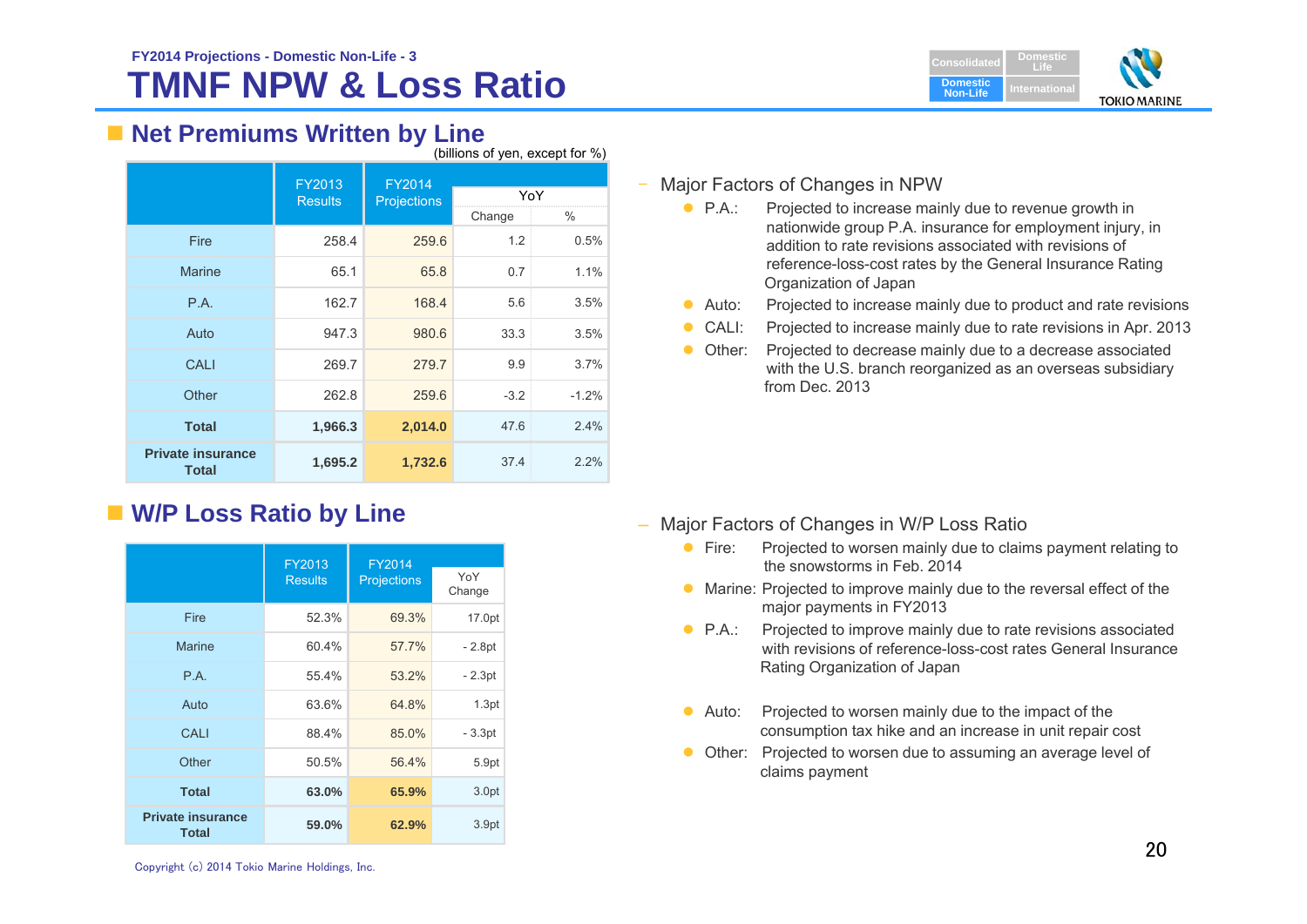## **NF Financial Projections**



## **Changes in Major P/L Items**

|                                            | (billions of yen, except for %)                    |                          |                       |                   |                      |  |  |  |
|--------------------------------------------|----------------------------------------------------|--------------------------|-----------------------|-------------------|----------------------|--|--|--|
|                                            |                                                    | FY2013<br><b>Results</b> | FY2014<br>Projections | Change            | YoY<br>$\frac{0}{0}$ |  |  |  |
|                                            | <b>Underwriting profit/loss</b>                    | 1.6                      | 6.3                   | 4.7               | 292.8%               |  |  |  |
|                                            | Net premiums written                               | 137.2                    | 137.9                 | 0.6               | 0.4%                 |  |  |  |
|                                            | Private insurance                                  | 117.0                    | 117.0                 | $-0.0$            | $-0.0\%$             |  |  |  |
|                                            | Net incurred losses*                               | $-92.5$                  | $-91.6$               | 0.8               | $-0.9%$              |  |  |  |
|                                            | Private insurance*                                 | $-75.5$                  | $-74.1$               | 1.3               | $-1.8%$              |  |  |  |
|                                            | <b>Business expenses</b>                           | $-44.6$                  | $-45.1$               | $-0.5$            | 1.2%                 |  |  |  |
|                                            | Private insurance                                  | -40.0                    | $-40.4$               | $-0.4$            | 1.2%                 |  |  |  |
|                                            | Provision/Reversal of<br>catastrophe loss reserves | $-0.9$                   | 2.6                   | 3.5               | $-388.4%$            |  |  |  |
|                                            | Net investment income (loss) and other             | 3.2                      | 1.6                   | $-1.5$            | $-47.9%$             |  |  |  |
|                                            | Net investment income/loss                         | 3.3                      | 2.1                   | $-1.1$            | $-34.8%$             |  |  |  |
|                                            | Interest and dividends                             | 4.8                      | 4.5                   | $-0.3$            | $-7.2%$              |  |  |  |
|                                            | Gains/Losses<br>on sales of securities             | 1.2                      | -                     | $-1.2$            | $-100.0\%$           |  |  |  |
|                                            | Impairment losses<br>on securities                 |                          | $\overline{a}$        |                   |                      |  |  |  |
|                                            | <b>Ordinary profit/loss</b>                        | 4.7                      | 7.8                   | 3.0               | 64.5%                |  |  |  |
|                                            | <b>Extraordinary gains/losses</b>                  | $-0.2$                   | $-0.2$                | 0.0               |                      |  |  |  |
| <b>Net income/loss</b>                     |                                                    | 3.3                      | 4.8                   | 1.4               | 43.2%                |  |  |  |
|                                            | Loss ratio (All lines total, W/P basis)*           | 63.9%                    | 67.0%                 | 3.1 <sub>pt</sub> |                      |  |  |  |
| Expense ratio (All lines total, W/P basis) |                                                    | 32.5%                    | 32.7%                 | 0.3pt             |                      |  |  |  |
|                                            | <b>Combined ratio*</b>                             | 96.4%                    | 99.7%                 | 3.4pt             |                      |  |  |  |

\* Including loss adjustment expenses

(Notes)

1. Plus and minus of the figures in the above table correspond to positive and negative to profit

2. Private insurance includes all lines excluding compulsory automobile liability insurance and residential earthquake insurance

- Projected to increase by ¥4.7B YoY to ¥6.3B
	- $\Rightarrow$  Net premiums written is projected to level off YoY mainly due to a revenue increase in auto owing to rate revisions, despite a decrease in reinsurance premiums in fire
	- $\overline{\mathbf{z}}$  Net incurred losses are projected to decrease assuming an average level of natural catastrophe losses
	- $\mathbf{z}$  Reversal of catastrophe loss reserves is projected to increase mainly due to the claims payment related to the snowstorms in Feb. 2014
	- $\blacktriangleright$  Business expenses are projected to increase due to the consumption tax hike
- Net Investment Income and Other
	- Projected to decrease by ¥1.5B YoY to ¥1.6B mainly due to a decrease in gains on sales of securities
- Net income
	- Projected to increase by ¥ 1.4B YoY to ¥4.8B due to the factors above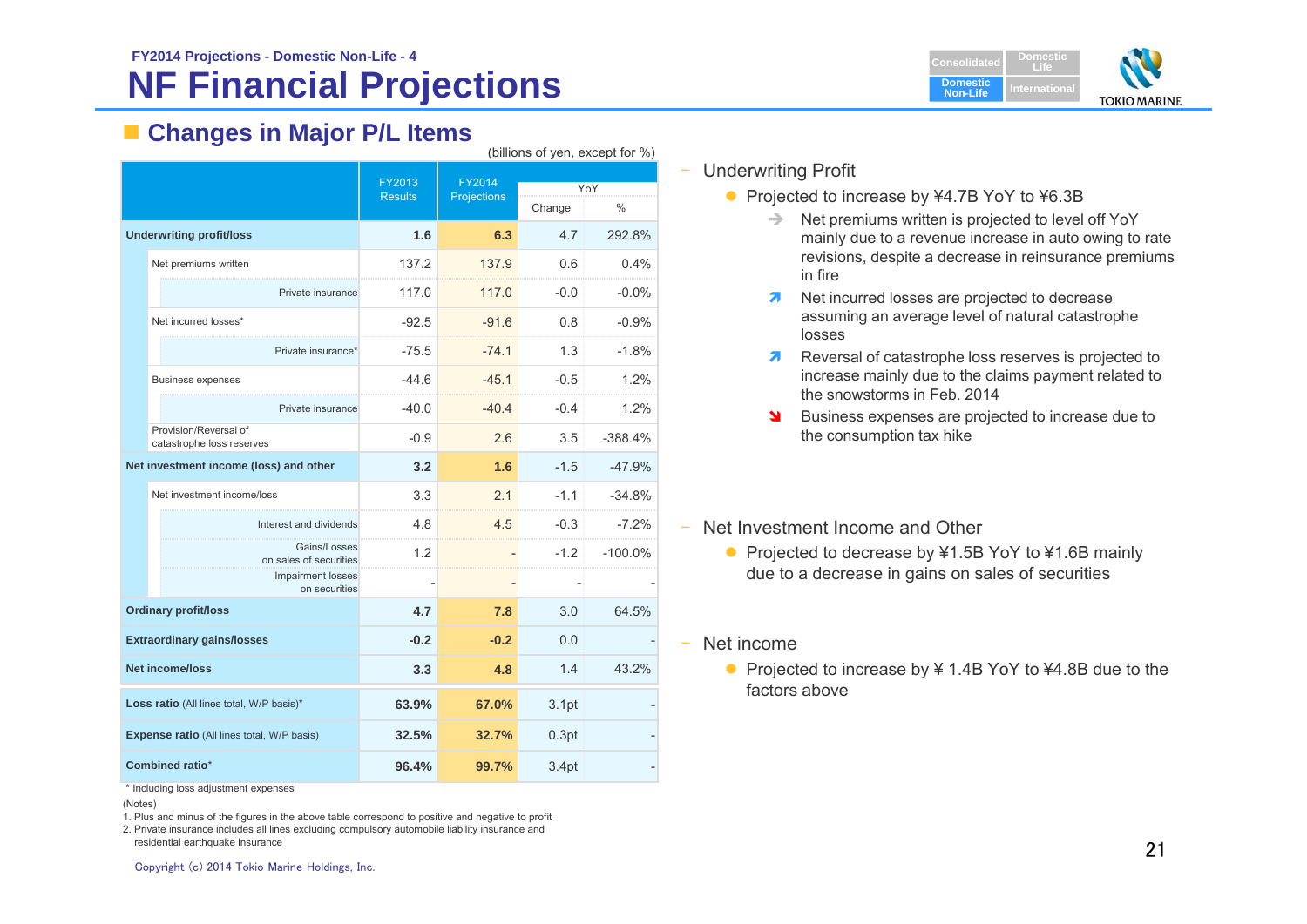## **FY2014 Projections - Domestic Life FY2014 Projections - Domestic Life - 1**



## **Merger of TMNL and FL is planned to be effective on Oct. 1, 2014**

**(Name of the new company: Tokio Marine & Nichido Life Insurance Co., Ltd. (TMNL))**

## ■ Annualized Premiums (billions of yen)

|                                                                       |                                                                                                                                            |   |                          | In-force Policies ANP        |               |       |  |
|-----------------------------------------------------------------------|--------------------------------------------------------------------------------------------------------------------------------------------|---|--------------------------|------------------------------|---------------|-------|--|
|                                                                       | New Policies ANP<br>FY2013<br>FY2014<br>YoY<br>Projections<br><b>Results</b><br>Change<br>95.0<br>90.5<br>$-4.4$<br>95.0<br>90.5<br>$-4.4$ |   | FY2013<br><b>Results</b> | FY2014<br><b>Projections</b> | YoY<br>Change |       |  |
| <b>Total of TMNL and FL</b>                                           |                                                                                                                                            |   |                          | 749.8                        | 782.2         | 32.4  |  |
| <b>TMNL</b><br>FY2014 Projections include former FL's 6 months of 2H) |                                                                                                                                            |   |                          | 533.3                        | 782.2         | 248.9 |  |
| FL<br>FY2014 Projections are only for the 1H)                         |                                                                                                                                            | - | $\overline{\phantom{a}}$ | 216.5                        |               |       |  |

## ■ Key Figures (billions of yen)

|                                                                        | Net income<br>Insurance premiums and other |                                               |        | Core operating profit    |                              |               |                          |                              |               |        |
|------------------------------------------------------------------------|--------------------------------------------|-----------------------------------------------|--------|--------------------------|------------------------------|---------------|--------------------------|------------------------------|---------------|--------|
|                                                                        | FY2013<br><b>Results</b>                   | FY2014<br>YoY<br><b>Projections</b><br>Change |        | FY2013<br><b>Results</b> | FY2014<br><b>Projections</b> | YoY<br>Change | FY2013<br><b>Results</b> | FY2014<br><b>Projections</b> | YoY<br>Change |        |
| <b>Total of TMNL and FL</b>                                            | 651.6                                      | 709.6                                         | 57.9   |                          | 21.2                         | 11.3          | $-9.9$                   | 24.5                         | 23.1          | $-1.4$ |
| <b>TMNL</b><br>(FY2014 Projections include former FL's 6 months of 2H) | 645.5                                      | 707.0                                         | 61.5   |                          | 10.7                         | 11.2          | 0.4                      | 21.3                         | 23.3          | 2.0    |
| <b>FL</b><br>(FY2014 Projections are only for the 1H)                  | 6.1                                        | 2.5                                           | $-3.5$ |                          | 10.4                         | 0.1           | $-10.3$                  | 3.2                          | $-0.2$        | $-3.4$ |



Copyright (c) 2014 Tokio Marine Holdings, Inc.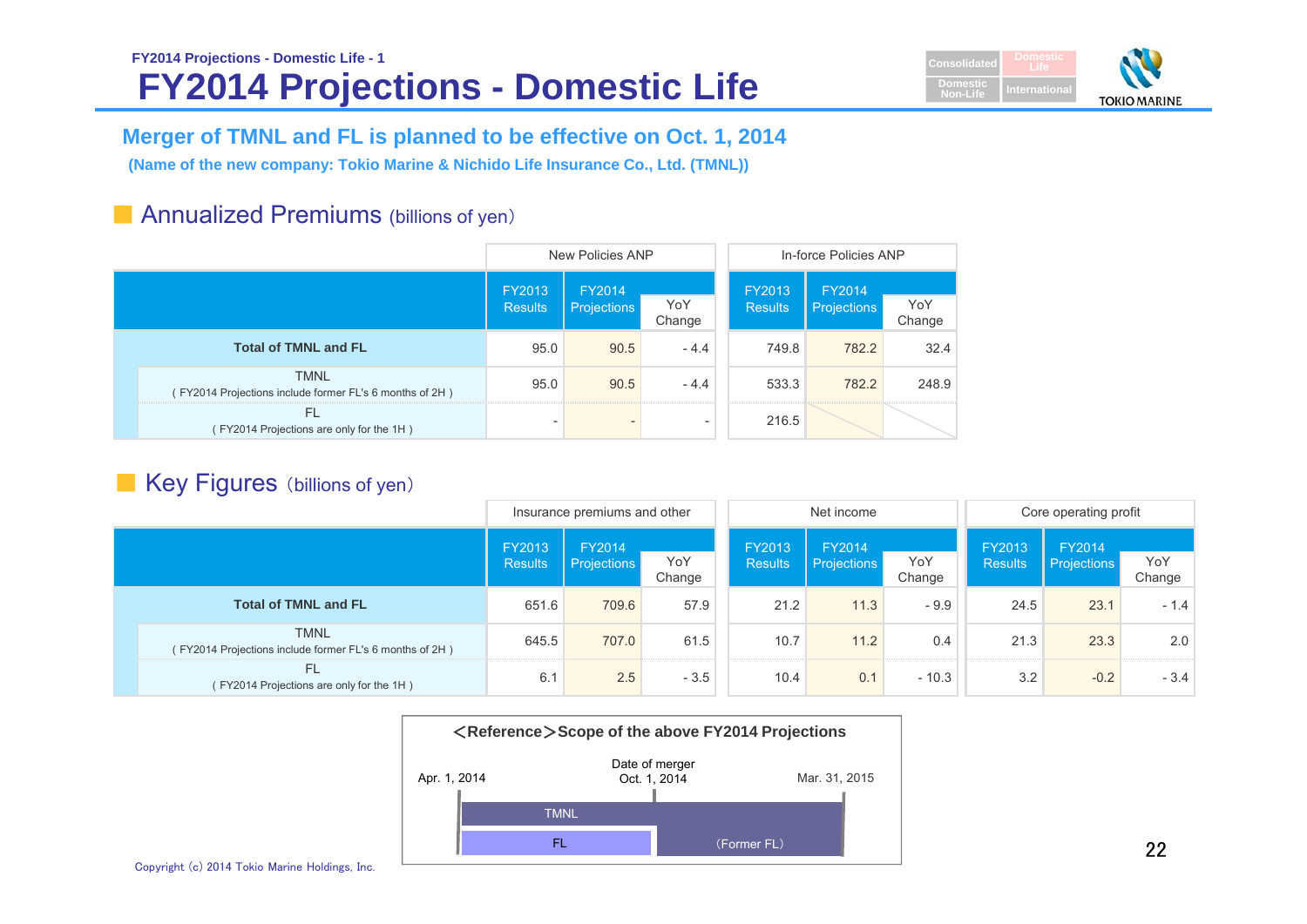## **TMNL Financial Projections FY2014 Projections - Domestic Life - 2**



## **Annualized Premiums (ANP) and Key Figures**



- New Policies ANP
	- $\bullet$  Projected to decrease slightly YoY due to increasing the percentage of third sector products from a profitability perspective

### In-force Policies ANP

- Projected to increase by 46.7% from the end of FY2013 mainly due to incorporating FL's in-force policies through the merger
- **Even excluding the impact from the merger, projected to** increase by 9.6% from the end of FY2013 due to steady increase in in-force polices

### Insurance Premiums and Other

● Projected to increase by ¥61.5B YoY to ¥707.0B due to an increase in new policies and in-force policies, in addition to the merger planned with FL in Oct. 2014

### Net Income

● Projected to increase by ¥0.4B YoY to ¥11.2B mainly due to an increase in insurance premiums and other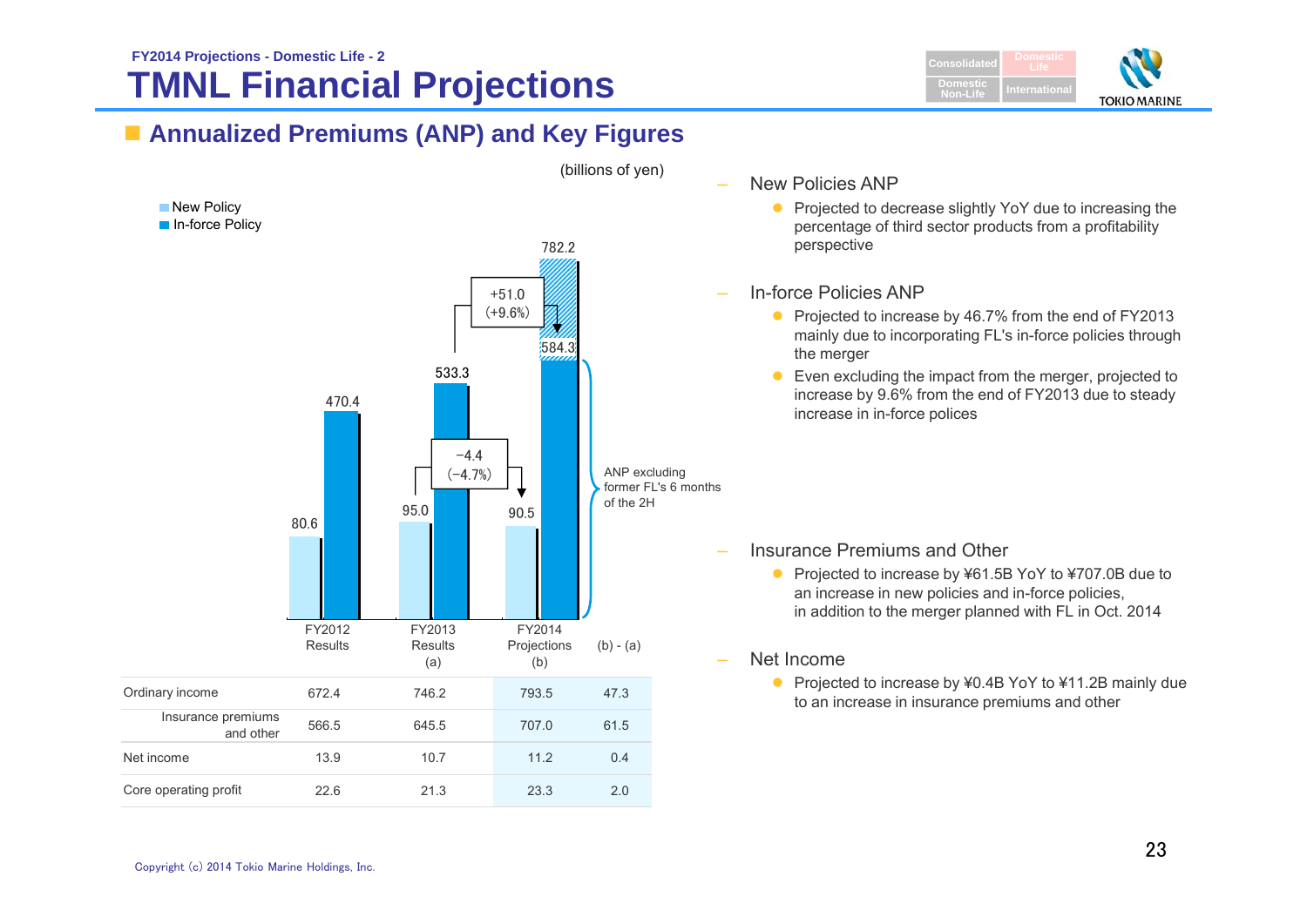

## **Net Premiums Written (NPW)** Upward trend is projected to continue under the

| 5.11 |                                             |                                      |                                      |        |               |                                  |
|------|---------------------------------------------|--------------------------------------|--------------------------------------|--------|---------------|----------------------------------|
|      |                                             | FY2013<br><b>Results</b>             | <b>FY2014</b><br><b>Projections</b>  | YoY    |               | (Ref.)                           |
|      | Applied FX rate<br>(USD/JPY)                | As of end-<br>Dec. 2013<br>JPY 105.3 | As of end-<br>Mar. 2014<br>JPY 102.9 | Change | $\frac{0}{0}$ | YoY<br>(Excluding<br>FX effects) |
|      | North America <sup>*1</sup>                 | 520.9                                | 528.0                                | 7.1    | 1%            | 4%                               |
|      | Europe <sup>*1</sup><br>(incl. Middle East) | 157.6                                | 164.0                                | 6.4    | 4%            | 6%                               |
|      | South &<br><b>Central America</b>           | 107.1                                | 119.0                                | 11.9   | 11%           | 10%                              |
|      | Asia                                        | 100.6                                | 105.0                                | 4.4    | 4%            | 6%                               |
|      | Reinsurance                                 | 107.3                                | 106.0                                | $-1.3$ | $-1%$         | 1%                               |
|      | Total Non-Life <sup>2</sup>                 | 993.7                                | 1,022.0                              | 28.3   | 3%            | 5%                               |
|      | Life                                        | 80.7                                 | 87.0                                 | 6.3    | 8%            | 9%                               |
|      | <b>Total</b>                                | 1,074.5                              | 1,109.0                              | 34.5   | 3%            | 5%                               |

\*1: From FY2014 Projections, breakdown is according to region (Figures for each subsidiary on p.26) \*2: Total Non-Life figures include some life insurance figures of composite overseas subsidiaries

softening market, etc.

### North America

0 Projected to increase by continuing rate increases on the renewal book and expanding sales in new businesses in Philadelphia and Delphi

### Europe

(billions of yen, except for  $\%$ )

- $\bullet$  Integration of European operations is proceeding smoothly
- $\bullet$  Projected to increase mainly in the European commercial business while maintaining strict underwriting discipline at Tokio Marine Kiln

### South & Central America

 $\bullet$  Projected to continuously increase in auto insurance in Brazil

### Asia

 $\bullet$  Projected to increase mainly in auto insurance in India and Malaysia, etc.

### Reinsurance

 $\bullet$  Projected to remain almost flat YoY due to underwriting control in the softening market

### Life

Ô Projected to increase by developing sales expansion strategies making use of strong sales channels in each country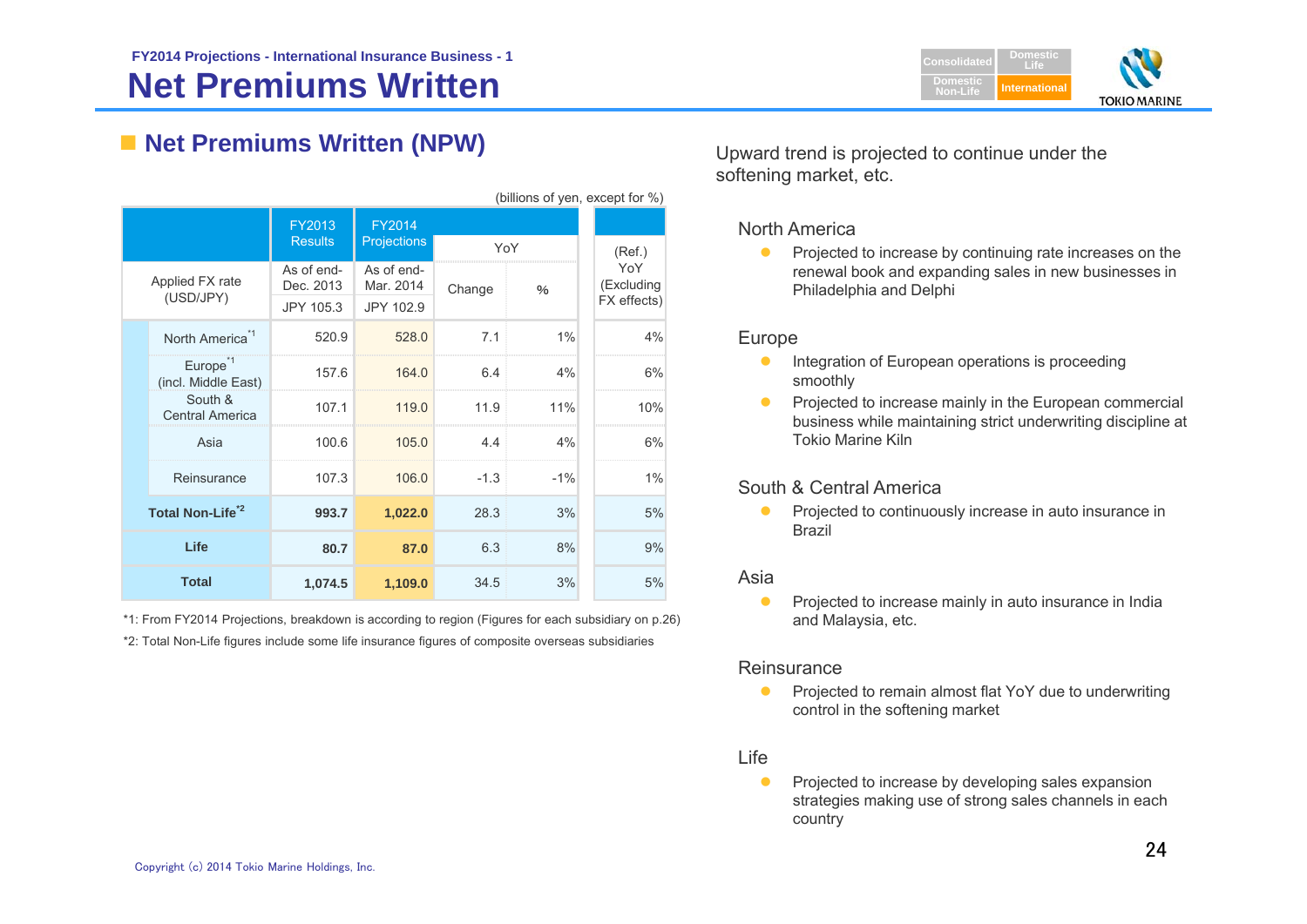# **Adjusted Earnings**



| (billions of yen, except for %) |                                             |                                      |                                      |                   |               |  |                                  |
|---------------------------------|---------------------------------------------|--------------------------------------|--------------------------------------|-------------------|---------------|--|----------------------------------|
|                                 |                                             | FY2013<br><b>Results</b>             | <b>FY2014</b><br><b>Projections</b>  | YoY               |               |  | (Ref.)                           |
|                                 | Applied FX rate<br>(USD/JPY)                | As of end-<br>Dec. 2013<br>JPY 105.3 | As of end-<br>Mar. 2014<br>JPY 102.9 | Change            | $\frac{0}{0}$ |  | YoY<br>(Excluding<br>FX effects) |
|                                 | North America <sup>*1</sup>                 | 73.4                                 | 67.0                                 | $-6.4$            | $-9%$         |  | $-7%$                            |
|                                 | Europe <sup>*1</sup><br>(incl. Middle East) | 23.2                                 | 16.0                                 | $-7.2$            | $-31%$        |  | $-30%$                           |
|                                 | South &<br><b>Central America</b>           | 1.8                                  | 2.0                                  | 0.2               | 11%           |  | 6%                               |
|                                 | Asia                                        | 23.8                                 | 9.0                                  | $-14.8$           | $-62%$        |  | $-60%$                           |
|                                 | Reinsurance                                 | 14.9                                 | 9.0                                  | $-5.9$            | $-40%$        |  | $-36%$                           |
|                                 | Total Non-Life <sup>2</sup>                 | 136.9                                | 103.0                                | $-33.9$<br>$-25%$ |               |  | $-23%$                           |
|                                 | Life                                        | 2.2                                  | 4.0                                  | 1.8<br>82%        |               |  | 105%                             |
|                                 | <b>Total</b><br>(After adjustment)          | 136.9                                | 105.0                                | $-31.9$<br>$-23%$ |               |  | $-21%$                           |

\*1: From FY2014 Projections, breakdown is according to region (Figures for each subsidiary on p.26)

\*2: Total Non-Life figures include some life insurance figures of composite overseas subsidiaries

- Adjusted Earnings<br>
 Adjusted Earnings<br>
the special factors\* in FY2013
	- However, excluding these reversal effects, profit growth is in an upward trend substantially
	- Adjusted earnings growing to a scale of over 100 billion

\*Low level of natural catastrophe losses, the decrease in reserves related to Thai flood, and impact of the change in FX rate

### North America

- $\bullet$  Projected to decrease mainly due to assuming an average level of natural catastrophe losses at Philadelphia, and the reversal effect of profit on securities sold in FY2013 at Delphi
- $\bullet$  Excluding the special factors above, Philadelphia and Delphi are in an upward trend

### Europe

 $\bullet$  Projected to decrease mainly due to assuming an average level of natural catastrophe losses, however maintain underwriting discipline in the softening market

### South & Central America

 $\bullet$  Projected to increase mainly due to the improvement of auto insurance loss ratio in Brazil

### Asia

 $\bullet$  Projected to decrease mainly due to the reversal effect of the decrease in reserves in FY2013 related to Thai flood

### **Reinsurance**

 $\bullet$  Projected to decrease mainly due to an increase in expected loss ratio mainly owing to underwriting control (restraining profit fluctuations) in the softening market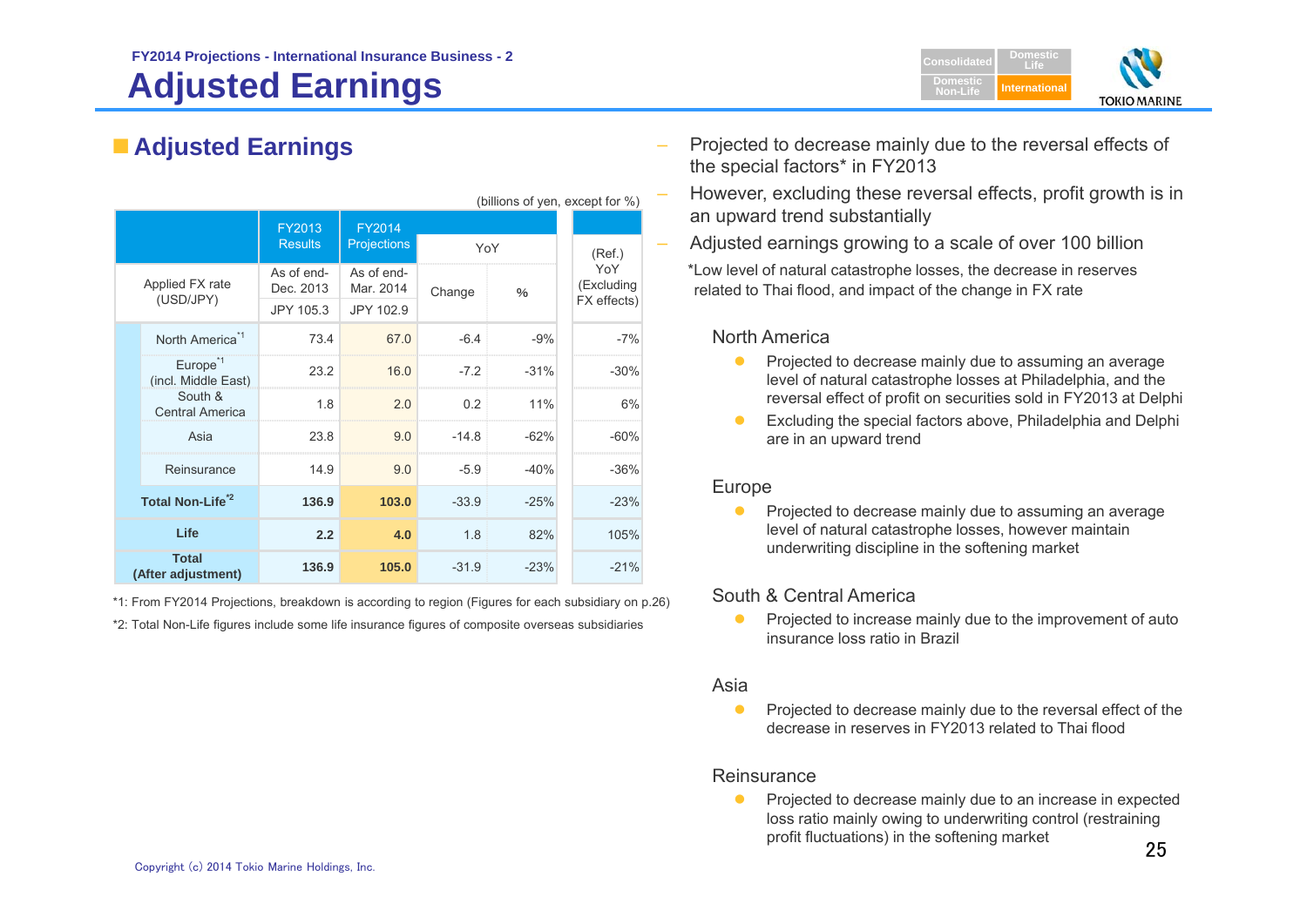# **FY2014 Projections (PHLY / Delphi / Kiln)**



## **Net Premiums Written**

| (billions of yen, except for $\%$ ) |                         |                         |        |        |                   |  |  |  |  |
|-------------------------------------|-------------------------|-------------------------|--------|--------|-------------------|--|--|--|--|
|                                     | <b>FY2013</b>           | <b>FY2014</b>           |        |        |                   |  |  |  |  |
|                                     | <b>Results</b>          | <b>Projections</b>      | YoY    |        | (Ref.)            |  |  |  |  |
| Applied FX rate                     | As of end-<br>Dec. 2013 | As of end-<br>Mar. 2014 | Change | $\%$   | YoY<br>(Excluding |  |  |  |  |
| (USD/JPY)                           | <b>JPY 105.3</b>        | JPY 102.9               |        |        | FX effects)       |  |  |  |  |
| Philadelphia                        | 260.8                   | 270.0                   | 9.2    | 4%     | 6%                |  |  |  |  |
| Delphi                              | 197.7                   | 197.0                   | $-0.7$ | $-0\%$ | 2%                |  |  |  |  |
| Kiln                                | 130.7                   | 136.0                   | 5.3    | 4%     | 5%                |  |  |  |  |

# **Adjusted Earnings Adjusted Earnings** (billions of yen, except for %)

|                 | <b>FY2013</b>           | <b>FY2014</b>           |        |        |                   |
|-----------------|-------------------------|-------------------------|--------|--------|-------------------|
|                 | <b>Results</b>          | <b>Projections</b>      |        | YoY    | (Ref.)            |
| Applied FX rate | As of end-<br>Dec. 2013 | As of end-<br>Mar. 2014 | Change | $\%$   | YoY<br>(Excluding |
| (USD/JPY)       | <b>JPY 105.3</b>        | JPY 102.9               |        |        | FX effects)       |
| Philadelphia    | 36.0                    | 33.0                    | $-3.0$ | $-8%$  | $-5%$             |
| Delphi          | 33.2                    | 30.0                    | $-3.2$ | $-10%$ | $-8%$             |
| Kiln            | 22.3                    | 16.0                    | $-6.3$ | $-28%$ | $-28%$            |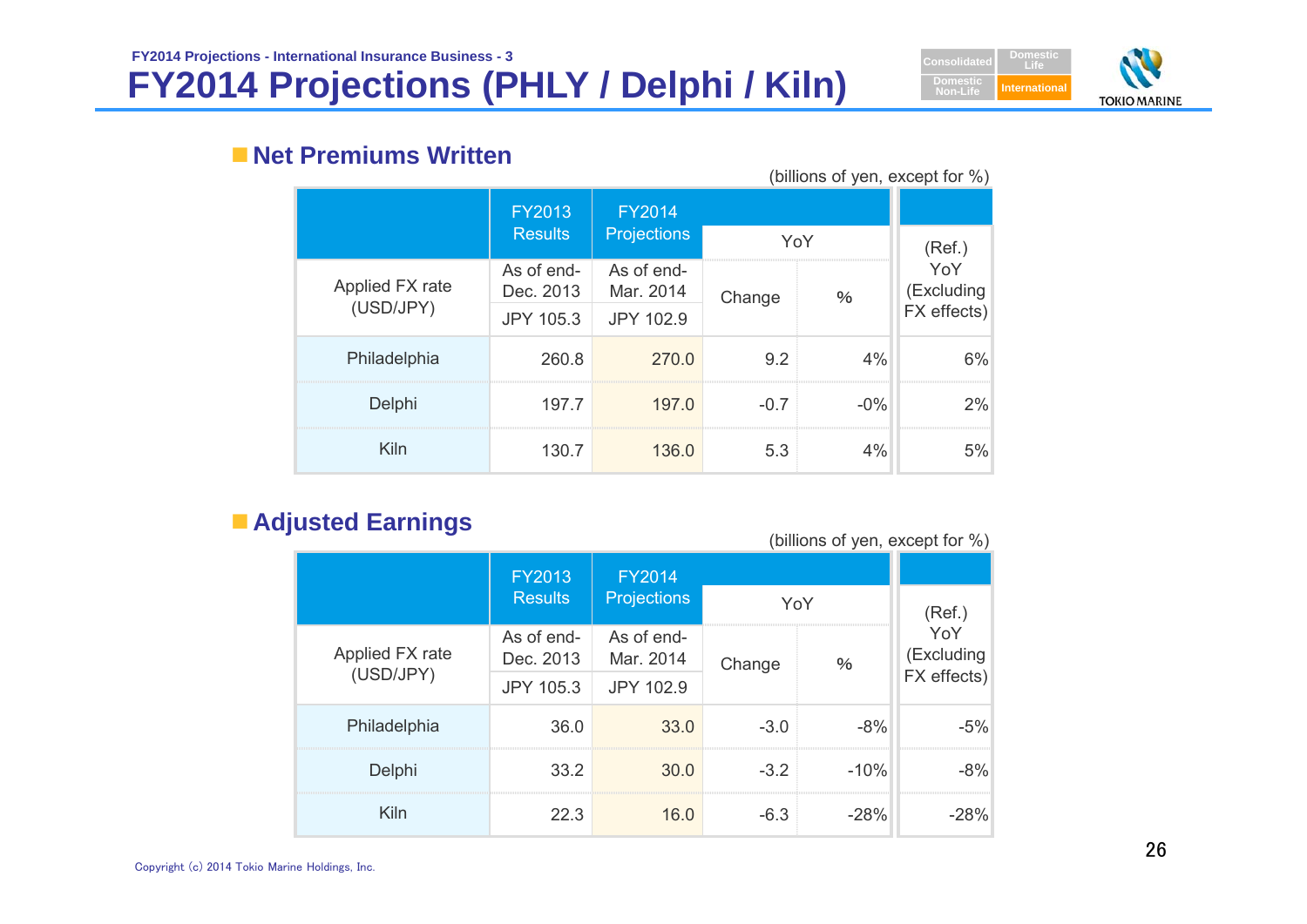# **Adjusted Earnings (Group Total)**



|                                      | <b>FY2013</b>  | <b>FY2014</b>      |         |
|--------------------------------------|----------------|--------------------|---------|
| <b>Business Domain</b>               | <b>Results</b> | <b>Projections</b> | Change  |
| <b>Domestic Non-Life</b>             | 34.0           | 106.0              | 72.0    |
| <b>TMNF</b>                          | 35.0           | 107.0              | 72.0    |
| <b>NF</b>                            | 2.7            | 3.0                | 0.3     |
| Other                                | $-3.7$         | $-4.0$             | $-0.3$  |
| Domestic Life <sup>*1 *2</sup>       | 104.5          | 75.0               | $-29.5$ |
| <b>TMNL</b>                          | 90.9           | 75.0               | $-15.9$ |
| FI.                                  | 14.0           | 0.0                | $-14.0$ |
| Other                                | $-0.4$         | 0.0                | 0.4     |
| <b>International Insurance</b>       | 136.9          | 105.0              | $-31.9$ |
| North America                        | 73.4<br>       | 67.0               | $-6.4$  |
| Europe (incl. Middle East)           | 23.2           | 16.0               | $-7.2$  |
| South & Central America              | 1.8            | 2.0                | 0.2     |
| Asia                                 | 23.8           | 9.0                | $-14.8$ |
| Reinsurance                          | 14.9           | 9.0                | $-5.9$  |
| International Non-Life <sup>*3</sup> | 136.9          | 103.0              | $-33.9$ |
| International Life                   | 2.2            | 4.0                | 1.8     |
| <b>Financial &amp; General</b>       | 2.5            | 5.0                | 2.5     |
| <b>Group Total</b>                   | 278.1          | 291.0              | 12.9    |
| <b>Adjusted ROE (Group total)</b>    | 7.6%           | 7.4%               | $-0.2%$ |

\*1: Excluding capital transactions

\*2: FY2014 projections for TMNL and FL are indivudual company figures which do not reflect the impact of the merger planned in Oct. 2014

\*3: International Non-Life figures include some life insurance figures of composite overseas subsidiaries

## **TMNF Adjusted Earnings**

| Net income of<br><b>TMNF</b> for<br>accounting<br>purposes | Reversal of<br>catastrophe<br>reserves, etc. net<br>of taxes | $\pm$ | Provision for<br>price fluctuation<br>reserves, net of<br>taxes | Gai<br>sales<br>of AL<br>intere<br>n |
|------------------------------------------------------------|--------------------------------------------------------------|-------|-----------------------------------------------------------------|--------------------------------------|
| ¥ 205.0B                                                   | ¥ 5.0B                                                       |       | ¥ 2.6B                                                          |                                      |

■ Adjusted Earnings by Business Domain Group total adjusted earnings is projected to increase by ¥12.9B YoY to ¥291.0B with Adjusted ROE of 7.4%

### **Domestic Non-Life**

TMNF: Projected to increase by ¥72.0B YoY to ¥107.0B

- 7 Revenue growth and effect of measures to improve underwriting results
- 21 Reversal effect of the large natural catastrophe losses in FY2013
- 7 Reversal effect of the negative effect\* owing to the depreciation of the yen in FY2013

\*Increase in provision for reserves for foreign currency denominated outstanding claims and losses on derivatives

- **IMP** Impact of the consumption tax hike etc.
- **Domestic Life**

TMNL: Projected to decrease by ¥15.9B YoY to ¥ 75.0B

- $\overline{\mathbf{z}}$ Increase in EV associated with the steady increase in in-force policies
- $\overline{\mathbf{v}}$  Reversal effect of the EV increase due to changes\* in assumptions used for calculation of EV in FY2013

\*mainly due to the impact of reducing "mortality and morbidity rates" centering on mortality rates

- FL: Projected to decrease by ¥14.0B YoY
- ¥. Reversal effect of the EV increase due to improvement of the market environment in FY2013 etc.

### **International Insurance**

Projected to decrease by ¥31.9B YoY to ¥105.0B

- $\overline{\phantom{a}}$  Steady organic growth through progress of growth measures in each business segment
- N Assuming an average level of natural catastrophe losses
- N Reversal effect of the decrease in reserves in FY2013 related to Thai flood

| e of<br>эr<br>٦g<br>'S | Reversal of<br>catastrophe<br>reserves, etc. net<br>of taxes | Provision for<br>price fluctuation<br>reserves, net of<br>taxes | - | Gains/losses on<br>sales or evaluation<br>of ALM bonds and<br>interest rate swaps.<br>net of taxes | - | Gains/loses on<br>sales or<br>evaluation of<br>stocks and<br>properties held,<br>net of taxes | Other extraordinary<br>profits/losses and<br>valuation reserves<br>etc., net of taxes | = | <b>Adjusted</b><br>earnings of<br><b>TMNF</b> |
|------------------------|--------------------------------------------------------------|-----------------------------------------------------------------|---|----------------------------------------------------------------------------------------------------|---|-----------------------------------------------------------------------------------------------|---------------------------------------------------------------------------------------|---|-----------------------------------------------|
| B                      | ¥ 5.0B                                                       | ¥ 2.6B                                                          |   | ¥ 0.5B                                                                                             |   | $¥$ 43.1B                                                                                     | ¥ 52.0B                                                                               |   | ¥107.0B                                       |

Copyright (c) 2014 Tokio Marine Holdings, Inc.

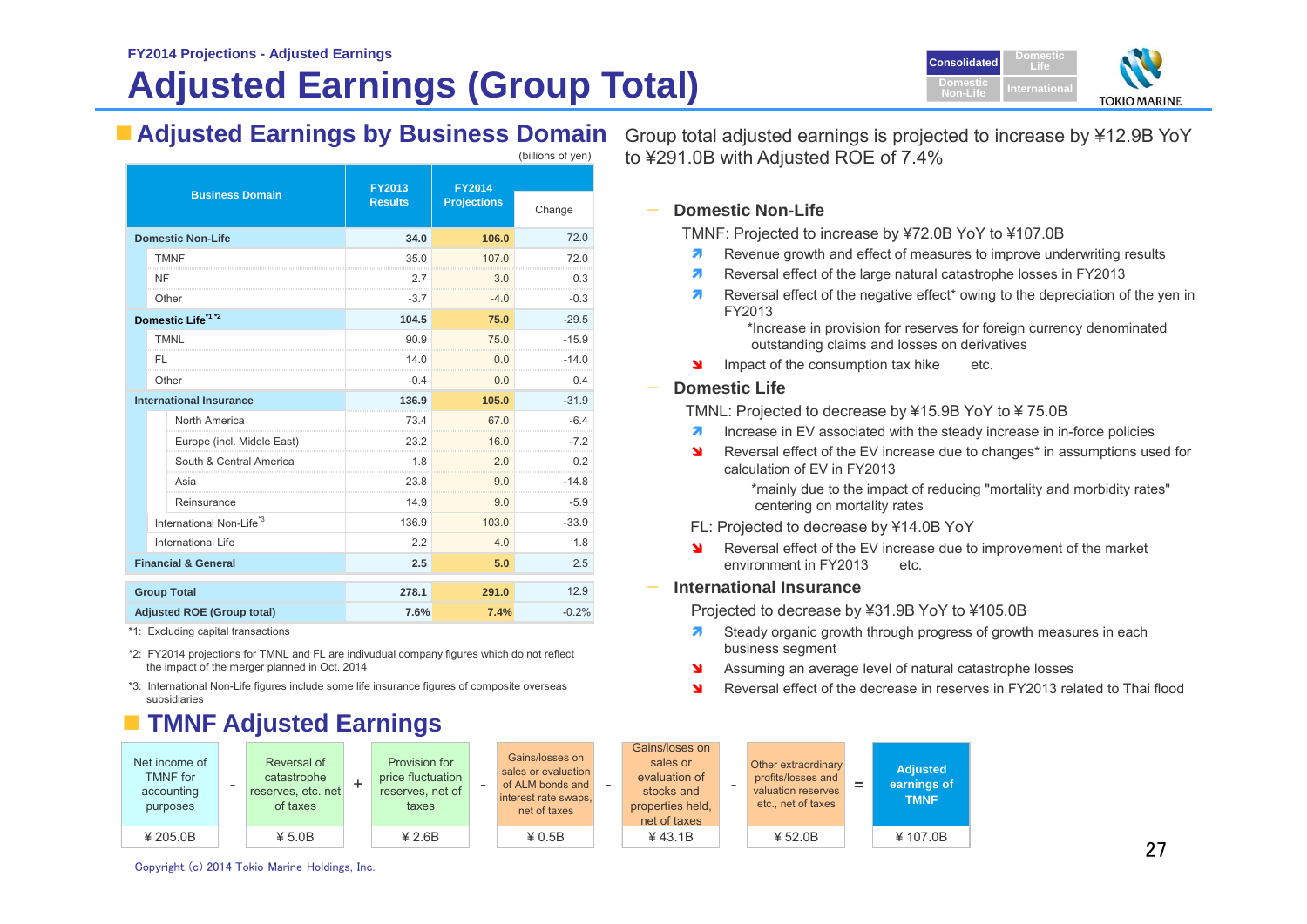

- •**FY2013 Results (PHLY / Delphi / Kiln)**
- •**Status of investments in Securitized Products**
- •**Definition of Adjusted Earnings**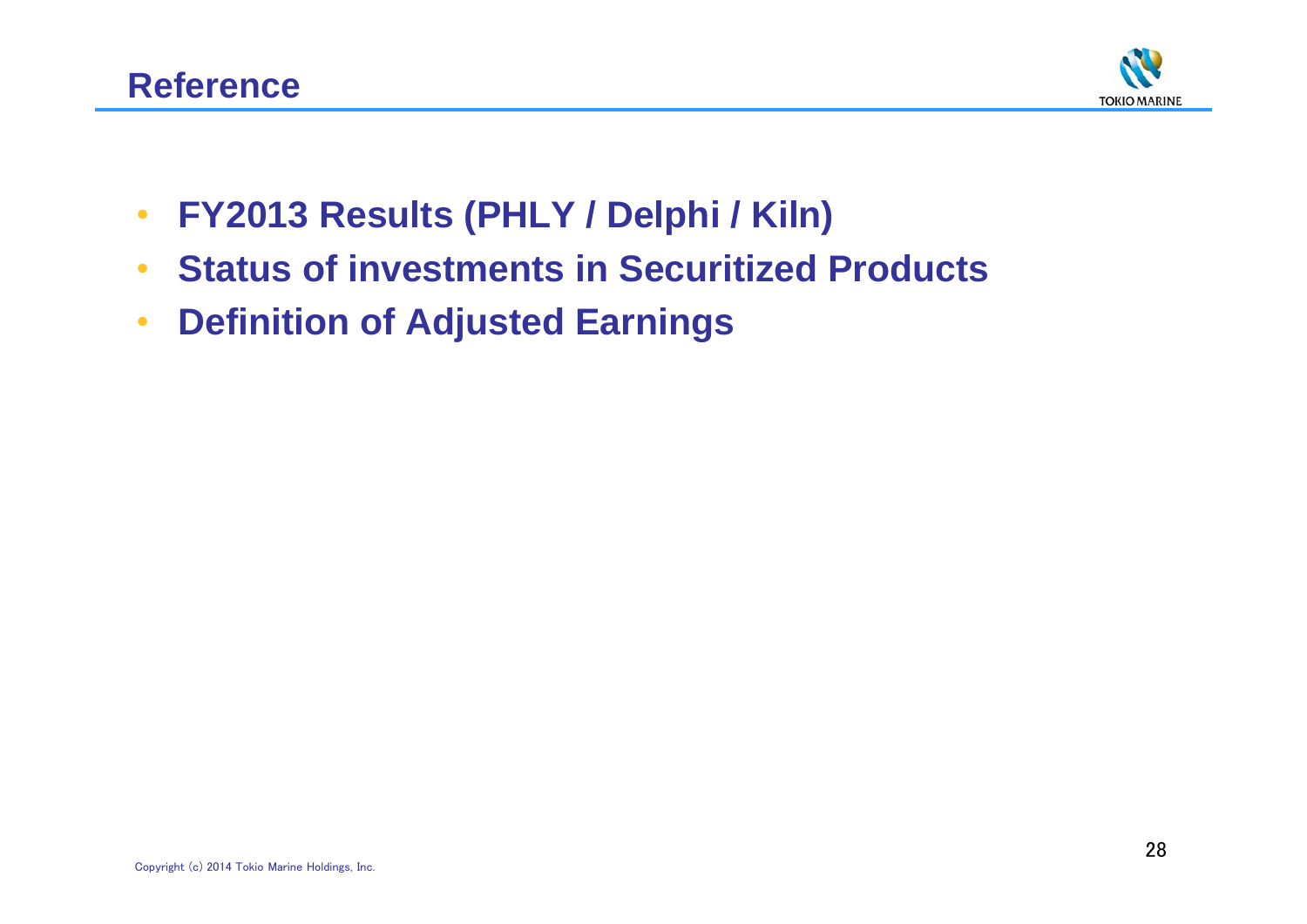## **FY2013 Results (PHLY / Delphi / Kiln) Reference**



|                               | (USD in millions, except for %) |                           | (USD in millions, except for %) |                          |                          |          |                               | (GBP in millions, except for %) |                          |                   |
|-------------------------------|---------------------------------|---------------------------|---------------------------------|--------------------------|--------------------------|----------|-------------------------------|---------------------------------|--------------------------|-------------------|
|                               |                                 | Philadelphia <sup>1</sup> |                                 | Delphi <sup>*1</sup>     |                          |          |                               |                                 | $Kiln^3$                 |                   |
|                               | FY2012<br><b>Results</b>        | FY2013<br><b>Results</b>  | YoY                             | FY2012<br><b>Results</b> | FY2013<br><b>Results</b> | YoY      |                               | FY2012<br><b>Results</b>        | FY2013<br><b>Results</b> | YoY               |
| Net premiums written          | 2,237                           | 2,475                     | 11%                             | 869                      | 1,876                    | 116%     | <b>Net premiums written</b>   | 766                             | 752                      | $-2%$             |
| Net premiums earned           | 2,124                           | 2,384                     | 12%                             | 857                      | 1,840                    | 115%     | Net premiums earned           | 708                             | 740                      | 5%                |
| Incurred losses               | 1,332                           | 1,453                     | 9%                              | 619                      | 1,312                    | 112%     | Incurred losses               | 419                             | 324                      | $-23%$            |
| Commission/Corporate expenses | 639                             | 698                       | 9%                              | 209                      | 463                      | 122%     | Commission/Corporate expenses | 220                             | 234                      | 6%                |
| Underwriting profit/loss      | 152                             | 232                       | 53%                             | 28                       | 66                       | 136%     | Underwriting profit/loss      | 68                              | 181                      | 166%              |
| Net investment income/loss    | 217                             | 217                       | 0%                              | 171                      | 356                      | 108%     | Net investment income/loss    | 18                              | 8                        | $-56%$            |
| <b>Adjusted Earnings</b>      | 284                             | 342                       | 20%                             | 138                      | 315                      | 128%     | Net income                    | 41                              | 127                      | 210%              |
| Loss Ratio <sup>*2</sup>      | 62.7%                           | 61.0%                     | $-1.7pt$                        | 72.2%                    | 71.3%                    | $-0.9pt$ | Loss Ratio <sup>*2</sup>      | 59.2%                           | 43.9%                    | $-15.3pt$         |
| Expense Ratio <sup>*2</sup>   | 30.1%                           | 29.3%                     | $-0.8pt$                        | 24.4%                    | 25.2%                    | 0.8pt    | Expense Ratio <sup>*2</sup>   | 31.1%                           | 31.7%                    | 0.6 <sub>pt</sub> |
| Combined Ratio <sup>*2</sup>  | 92.8%                           | 90.3%                     | $-2.5pt$                        | 96.6%                    | 96.5%                    | $-0.1pt$ | Combined Ratio <sup>2</sup>   | 90.3%                           | 75.5%                    | $-14.8pt$         |

|  | (GBP in millions, except for %) |  |  |
|--|---------------------------------|--|--|
|  |                                 |  |  |

| $\overline{\textsf{nia}}^{\textsf{*1}}$ |          | Delphi <sup>*1</sup> |                |          |                               |        | $Kiln^3$       |           |  |
|-----------------------------------------|----------|----------------------|----------------|----------|-------------------------------|--------|----------------|-----------|--|
|                                         |          | FY2012               | FY2013         |          |                               | FY2012 | FY2013         |           |  |
|                                         | YoY      | <b>Results</b>       | <b>Results</b> | YoY      |                               |        | <b>Results</b> | YoY       |  |
| 5                                       | 11%      | 869                  | 1,876          | 116%     | <b>Net premiums written</b>   | 766    | 752            | $-2%$     |  |
| 4                                       | 12%      | 857                  | 1.840          | 115%     | Net premiums earned           | 708    | 740            | 5%        |  |
| 3                                       | 9%       | 619                  | 1.312          | 112%     | Incurred losses               | 419    | 324            | $-23%$    |  |
| 8                                       | 9%       | 209                  | 463            | 122%     | Commission/Corporate expenses | 220    | 234            | 6%        |  |
| $\overline{2}$                          | 53%      | 28                   | 66             | 136%     | Underwriting profit/loss      | 68     | 181            | 166%      |  |
| $\overline{7}$                          | $0\%$    | 171                  | 356            | 108%     | Net investment income/loss    | 18     | 8              | $-56%$    |  |
| $\overline{2}$                          | 20%      | 138                  | 315            | 128%     | Net income                    | 41     | 127            | 210%      |  |
| %                                       | $-1.7pt$ | 72.2%                | 71.3%          | $-0.9pt$ | Loss Ratio <sup>*2</sup>      | 59.2%  | 43.9%          | $-15.3pt$ |  |
| ℅                                       | $-0.8pt$ | 24.4%                | 25.2%          | 0.8pt    | Expense Ratio <sup>*2</sup>   | 31.1%  | 31.7%          | 0.6pt     |  |
| %                                       | $-2.5pt$ | 96.6%                | 96.5%          | $-0.1pt$ | Combined Ratio <sup>2</sup>   | 90.3%  | 75.5%          | $-14.8pt$ |  |

\*1: Figures shown are based on managerial accounting

\*2: Denominator used is net premiums earned

\*3: Kiln's financial results include a part of the results from Lloyd's syndicate of Tokio Marine & Nichido Fire Insurance Co., Ltd.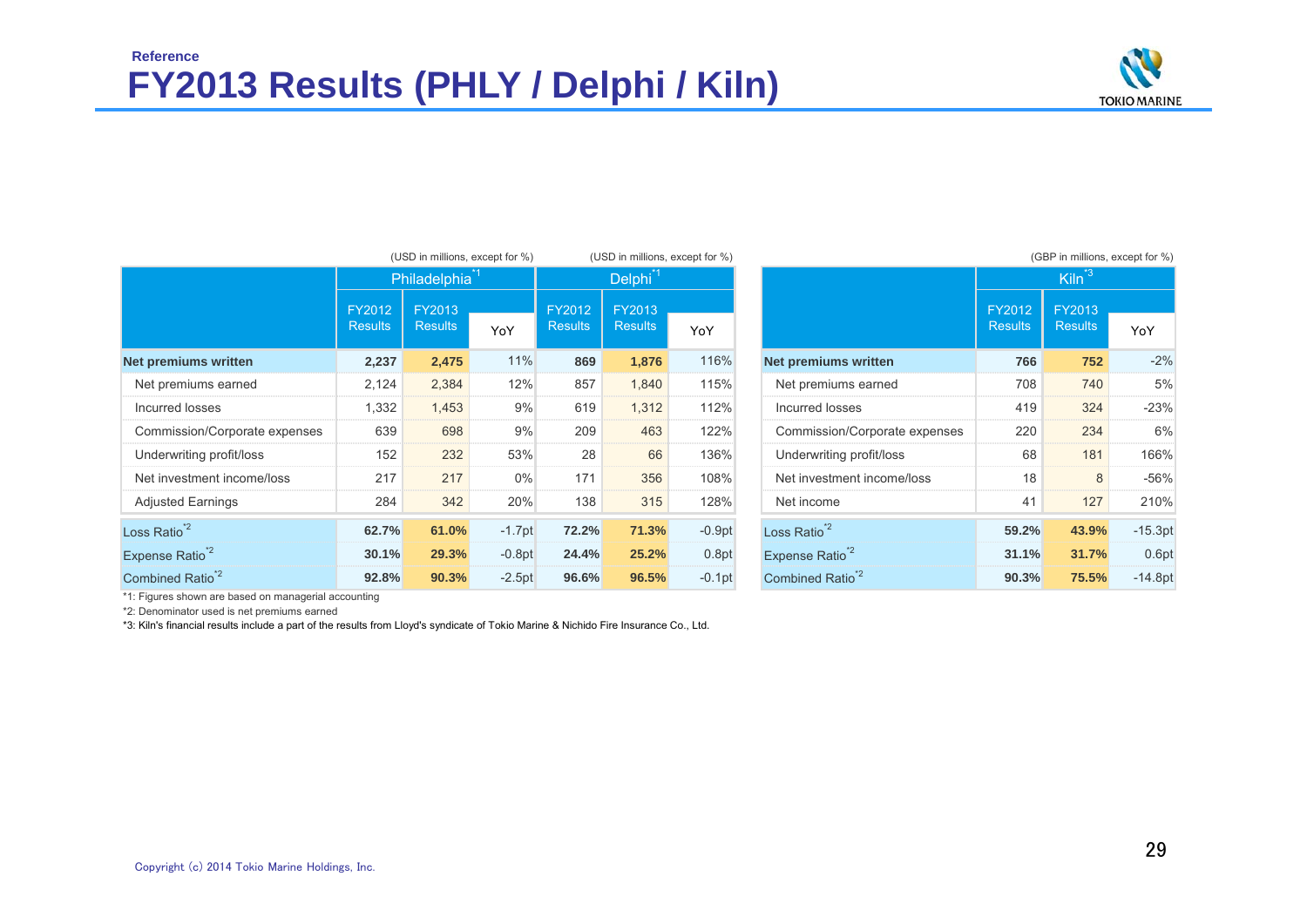

### **The Second Status of Investments in Securitized Products**

(Sum of major subsidiaries (domestic and overseas) as of the end of FY2013)

|                                                                    |                                      |                         | (billions of yen)       |
|--------------------------------------------------------------------|--------------------------------------|-------------------------|-------------------------|
|                                                                    | As of the end of FY2013 <sup>1</sup> | <b>Domestic Offices</b> | <b>Overseas Offices</b> |
| <b>CDS</b>                                                         | 41.8                                 | 41.8                    |                         |
| <b>AAA</b>                                                         |                                      |                         |                         |
| AA                                                                 |                                      |                         |                         |
| A                                                                  |                                      |                         |                         |
| <b>BBB</b>                                                         | 41.8                                 | 41.8                    |                         |
| Other than above                                                   |                                      |                         |                         |
| <b>ABS (Securitized products)</b>                                  | 591.8                                | 24.0                    | 567.8                   |
| Agency MBS <sup>*2</sup>                                           | 155.6                                |                         | 155.6                   |
| <b>AAA</b>                                                         | 111.1                                | 22.7                    | 88.4                    |
| AA                                                                 | 16.1                                 |                         | 16.1                    |
| A                                                                  | 26.2                                 | 1.0                     | 25.2                    |
| <b>BBB</b>                                                         | 63.2                                 |                         | 63.2                    |
| Other than above                                                   | 219.2                                | 0.2                     | 218.9                   |
| <b>Total</b>                                                       | 633.7                                | 65.9                    | 567.8                   |
|                                                                    |                                      |                         |                         |
| Financial guarantee reinsurance (relating to securitized products) | 148.1                                | 148.1                   |                         |

\*1 CDS: Notional value ABS: Market value Financial guarantee reinsurance: Par outstanding

\*2 Agency MBS: MBS by Fannie Mae, Freddie Mac, and Ginnie Mae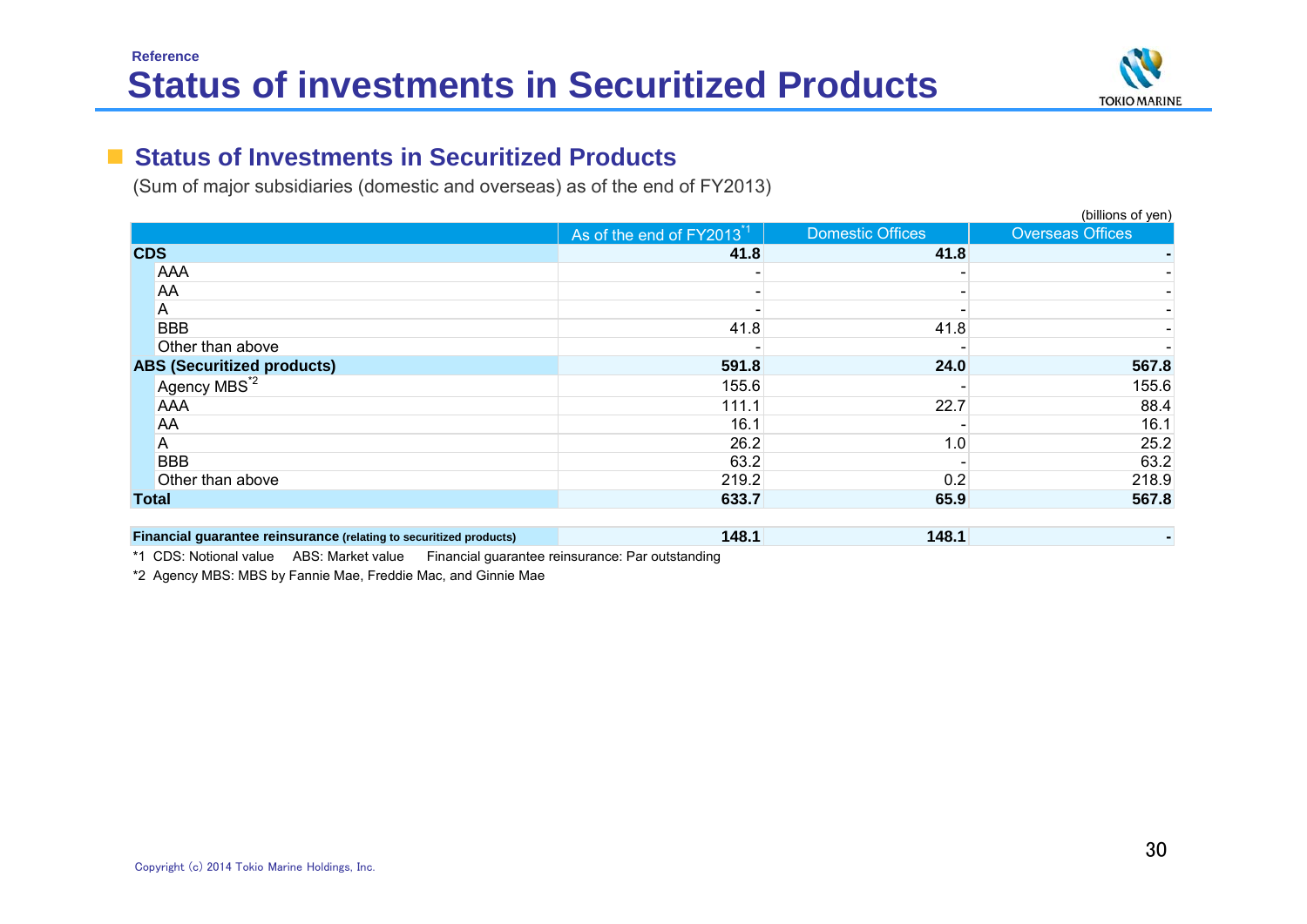## **Reference Definition of Adjusted Earnings**



### **1. Adjusted earnings\*1**

(1) Property and casualty insurance business



(3) Other businesses … Net income determined following financial accounting principles

## **2. Adjusted capital\*1 (average balance basis) 3. Adjusted ROE**

+**Catastrophe** reserves, etc. (2) Life insurance business \*4 (1) Property and casualty insurance business Reserves for price fluctuations Adjusted capital = $\begin{array}{|c|c|c|c|c|c|}\n\hline\n\text{Capital} & + & \text{Calasupine} & + \\
\hline\n\end{array}$ Adjusted capital = $EV^*5$ 

(3) Other businesses … Net assets determined following financial accounting principles



- \*1 Each adjustment is after-tax basis
- \*2 Reversal are subtracted
- \*3 ALM: Asset Liability management Excluded as counter balance items against market value fluctuations of liabilities
- \*4 Calculations are based on net income basis for life insurance companies in certain regions.
- \*5 EV: Embedded Value

An index in which the net asset value and the net present value of profits generated form the existing policies are combined